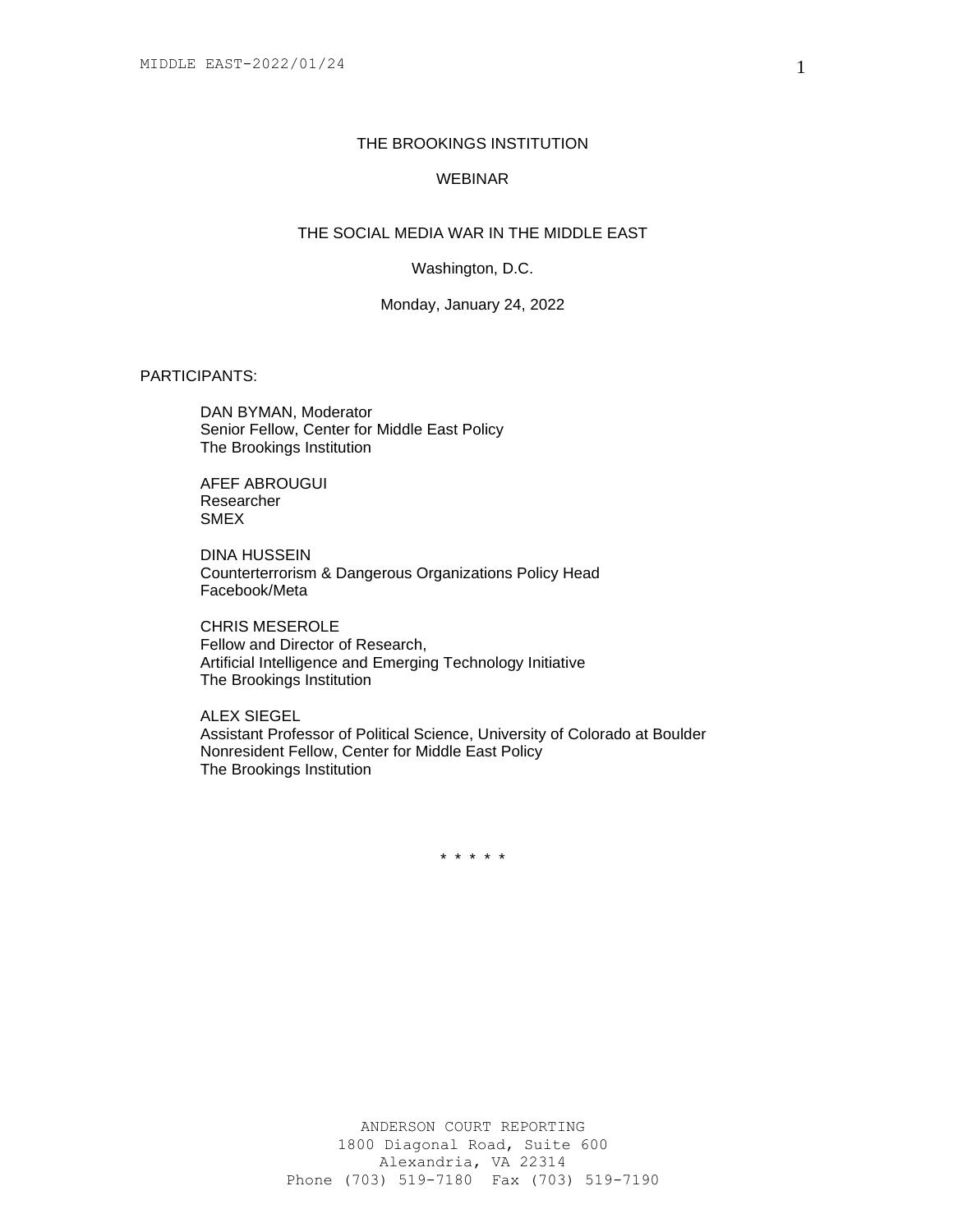### P R O C E E D I N G S

MR. BYMAN: Hello everyone and welcome. My name is Dan Byman. I'm a senior fellow at the Center for Middle East Policy at the Brookings Institution and a professor at Georgetown.

As everyone watching the session knows the Middle East has long been an area of both conflict and competition with states meddling in the politics of one another, trying to destabilize one another and otherwise engage in very fierce efforts to try to weaken rivals. And it's not surprising that this competition in recent years has spilled over into the social media realm. And we've seen extensive efforts of mutual governments to use the tools against each other and against their own internal opposition.

And I'm delighted today that we have a fantastic panel for you to discuss this problem and to discuss ways that the situation might be improved. I'm going to be very brief on the introductions of our speakers. What I would note is that we have the full bios available on all the speakers at the event page at the Brookings Institution's website and I urge you to see them really amazing set of accomplishments our speakers have.

Our first speaker is Dina Hussein of Facebook. She's the head of counterterrorism and dangerous organizations for the Europe and Middle East and Africa. I would like to point out that Facebook and Meta, excuse me, provides generous support for the Brookings Institution's China program and helps make the work we do possible. I would like to reiterate Brookings' commitment to independence and underscore that the views expressed today are solely and only of the speaker.

She is joined by Alexander Siegel. She's a nonresident fellow here at Brookings and a professor at the University of Colorado and has done extensive research on social media.

We also have Afef Abrougui. She is a researcher who has done considerable work with society in the region offering assistance to mission, individuals and organizations in their efforts in this space.

And our final speaker is Chris Meserole. He is the director of research of the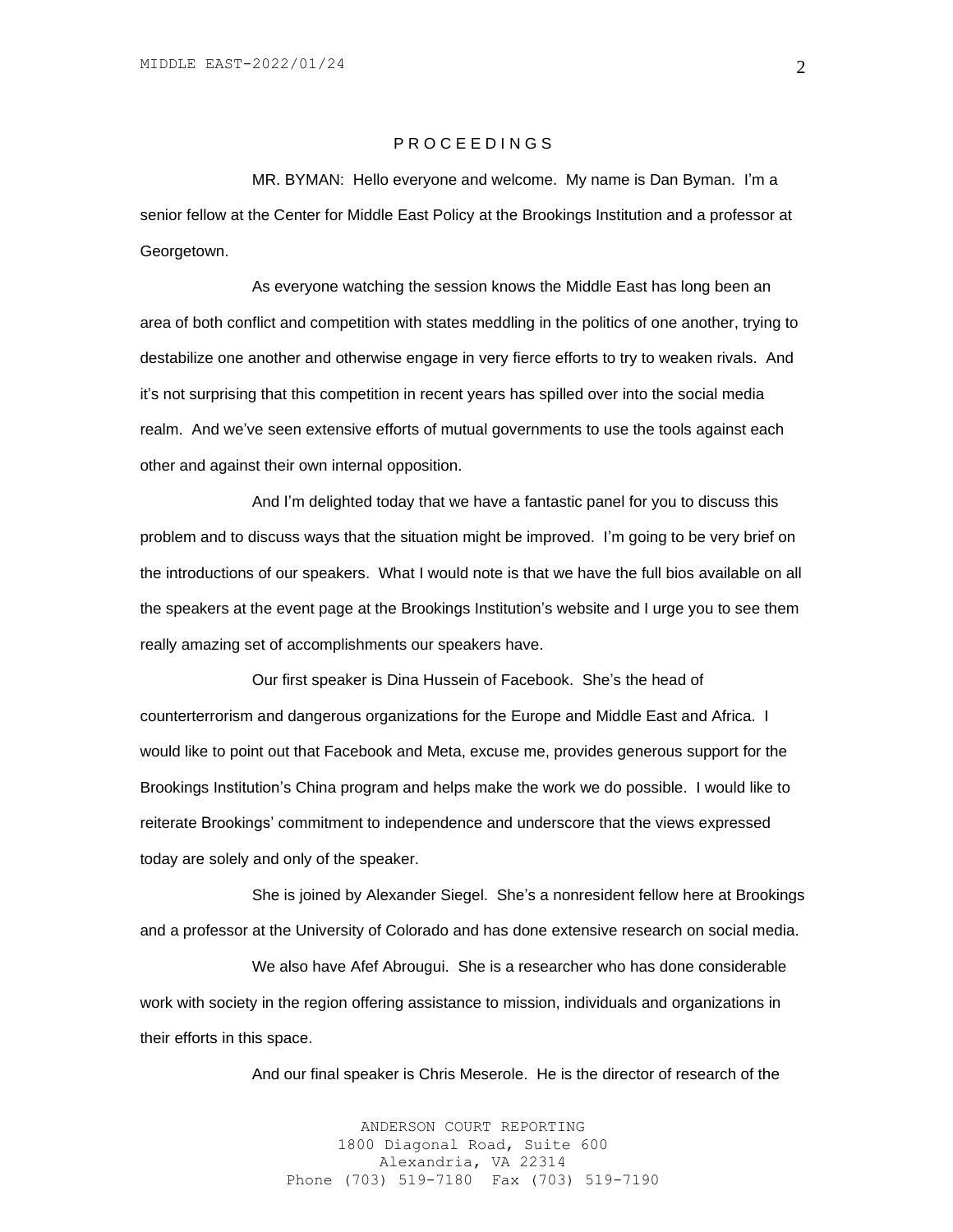Artificial Intelligence and Emerging Technology Initiative at Brookings.

So let me kick things off with Dina. Can you set the stage for us please? And can you tell us what Facebook is seeing in the Middle East and North Africa region with regard to malign state activity? Hussein

MS. HUSSEIN: Yeah, absolutely. First off, I'd like to thank Dan and Chris and the Brookings team for the invitation. It's always such a pleasure to engage with you all in this kind of dialogue.

As Dan mentioned, we have been covering all of -- a good amount of work in the Middle East because my team covers the globe, but I specifically had Europe, Middle East and Africa. And I can speak to the work that we've been doing over the last three years. Where we've seen the evolution of the utilization of social media by states has really stemmed from the fact that they are now able to understand the inner workings of both the tool but the policies at play as well behind these social media platforms.

So I'm going to start off by just giving us a very brief intro to the way that our policies work. Our policies are really built around two things. Content and behaviors. And as there has become an evolution of the understanding of that two-fold approach, we've seen that state actors have abused the platform when it comes to content in that they are showcasing and sharing information that might not be accurate or pushing forward info ops at a larger scale that we had been seeing beforehand.

We're also seeing that when it comes to behaviors, things like account integrity exploitations and just hacking more, purposefully locking somebody out of their account has started to peak a little more. We're also seeing the coordination as inauthentic or slightly authentic behavior on the platform as well that is state backed.

And then finally, something that is obviously at the forefront of all of our minds. It's contracting of private actors that are then doing or taking on malicious activity on the platform or in certain cases, and this is applicable across the globe, but does manifest in the Middle East. Utilizing jurisdictional legal vagueness in order to get platforms to legally remove content, which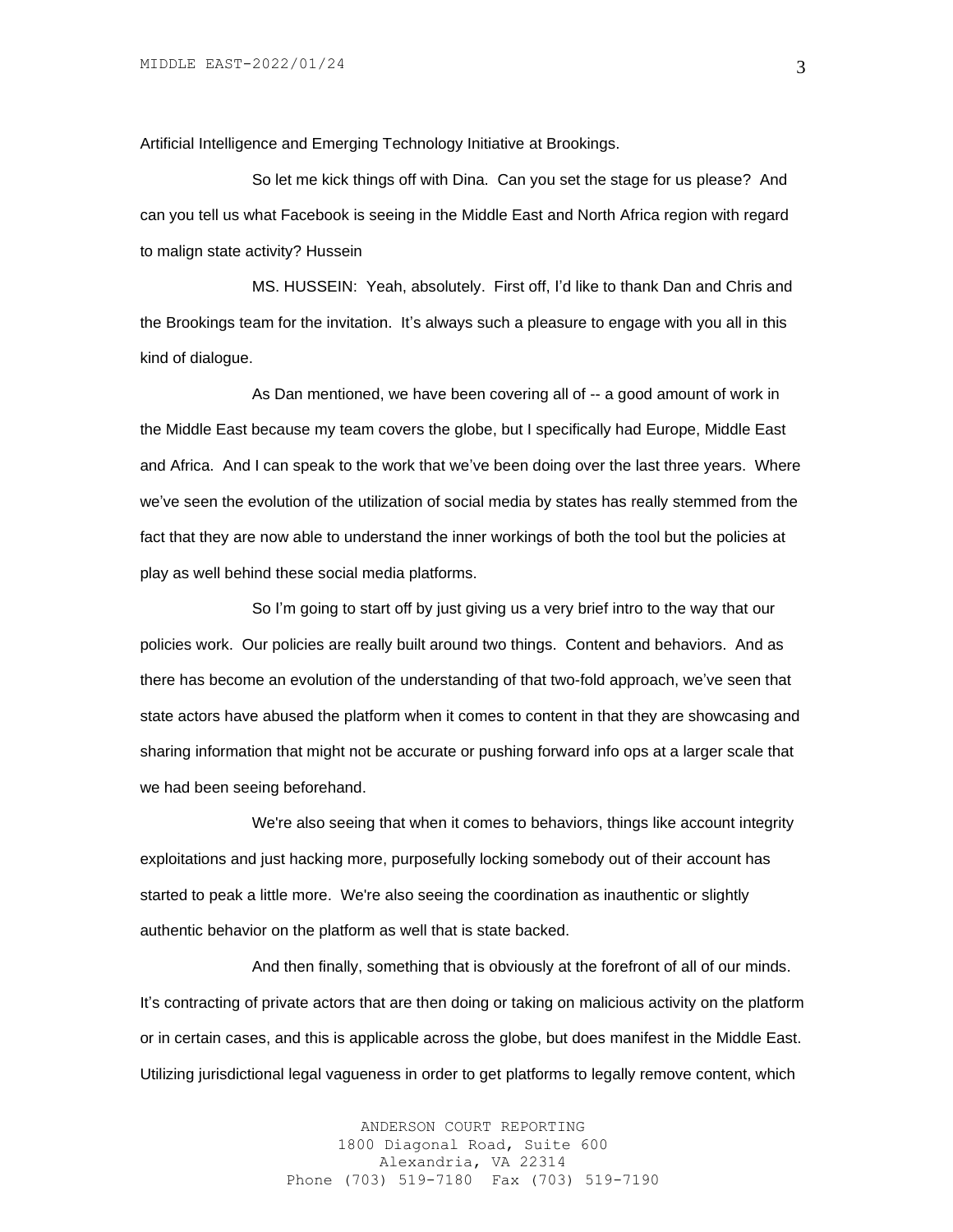is another way that we're seeing this.

So it's four different types of abuse, but they're manifesting in very interesting ways.

MR. BYMAN: Great. Thank you. That's a great overview to begin our conversation.

Alex, can I turn to you? I know you've had states in the region and have used social media to target their own opposition among others. Can you discuss how effective this has been?

MS. SIEGEL: Sure. Thanks, Dan. And again, thanks to the whole Brookings' team for having me. It's great to be here today. I think the way I think about this is sort of what are the levers of control that are available to states on these online platforms?

And I think Molly Roberts of this very useful framework where she talks about fear, flooding and friction. And I think a lot of the specific instances that Dina brought up so nicely into these categories. But if we start with fear that encompasses things like both surveillance of opposition and everyday citizens as well as the use of physical repression to curve online dissidents. A lot of this is done under these really vague cybercrime laws. And there's kind of two dimensions of this, right?

One are the laws within each country. So just to give an example of what the language involved in this kind of legal infrastructure looks like in Saudi Arabia. This is the idea that people could be jailed, for example, for posting any content that, quote, unsettles the social and national fabric or any actions that touch the unity and stability of the kingdom under any reason and of any form, right?

So you see how vague this language is. It just instills this kind of underlying sense of fear that people could be and are prosecuted and physically repressed for their online activity. There's also kind of interesting developments around using the language of Western platform content moderation in the legal infrastructure in these countries.

For example, accusing opposition after this of spreading misinformation or hate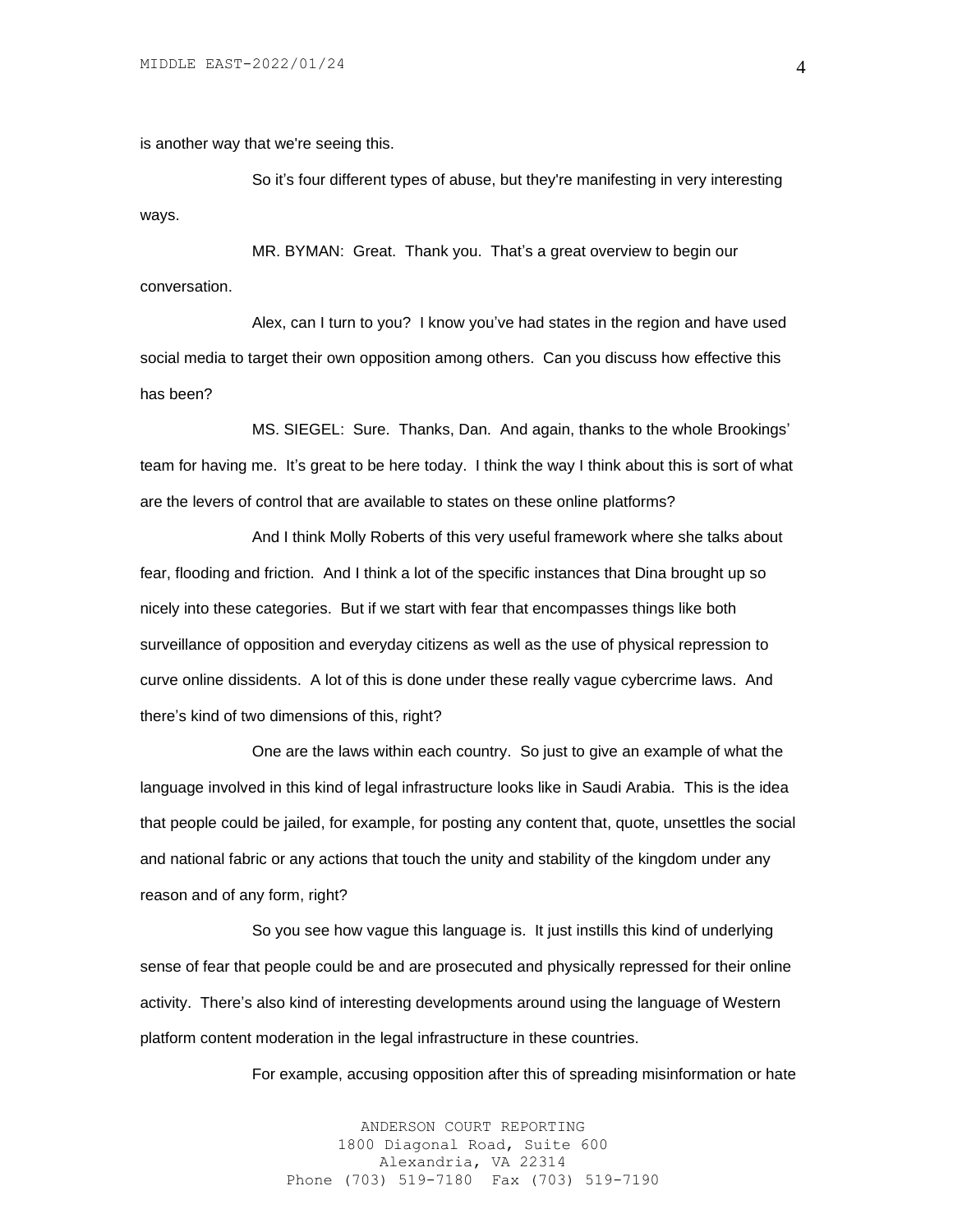speech and using the kind of very language that you often see in platform and policymakers using to try to keep platforms safe against opposition and to target opposition.

On the flooding side, this is where the coordinated and authentic activity that Dina was mentioning comes in. And here the idea is that rather than censor opposition language or activity on the platforms, regimes can either produce their own bots, trolls, soft puppets, other kinds of inauthentic accounts or hire them. We've seen this kind of explosion of digital mercenaries or sort of disinformation for hire kind of outlets cropping up that are used to flood the online environment and drown out opposition voices.

And then on the friction side. This occurs both at the infrastructure level but also at the network level. The idea that regimes can restrict access to the internet itself to specific platforms or to content. And I think on the one hand, we think of this as sort of an older blender approach that we saw in the early days of the Arabia spraying on the region, but it's still going on today. Some recent examples include Egypt throttling access to Facebook during 2019 and 2020. Protests, Jordan had some national internet shutdowns and restrict Facebook live during recent -- a teacher's union protest.

And we've seen a lot of sort of larger scale internet shutdowns in Yemen both by the Houthis and more recently we see in the Saudis actually targeting telecom infrastructure to silence information coming out of Yemen.

So these kind of three categories of fear, flooding and friction, I think do a good job of laying out kind of the authoritarian toolkit. And I'm happy as we go on to talk about the success of these different approaches, but what we often see is, I think at the same time, regimes advance their ability to control online information. Opposition actors also find new ways to use the tools to achieve their goals.

So I hope today we can talk a little bit about kind of the back and forth there as well. So thank you so much.

MR. BYMAN: Thank you, Alex. That's actually a crocked segue to Afef whom I'm going to ask basically that question, which is can you discuss how some of the society actors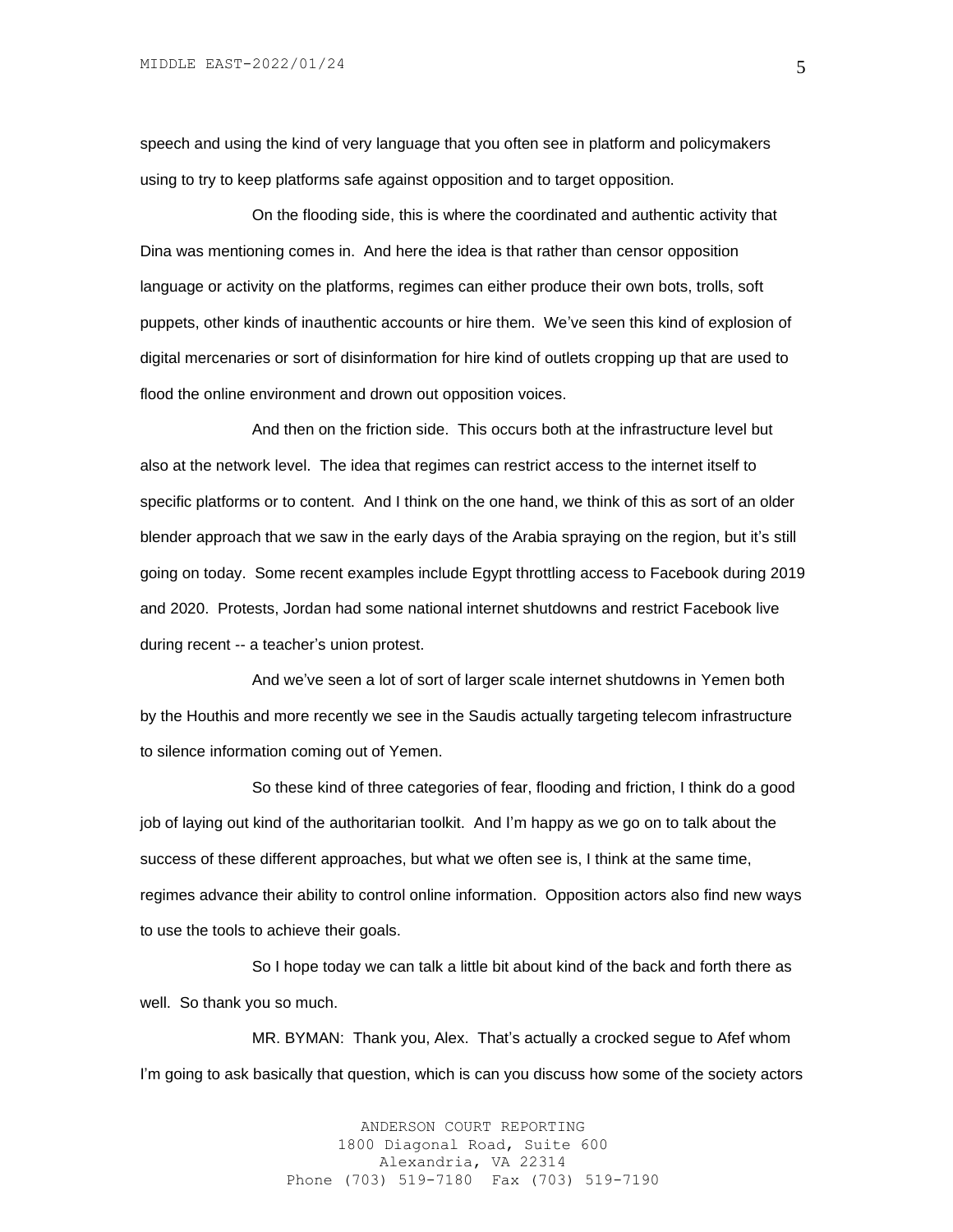view this sort of state activity in attempts to whether it's influence or surveillance?

You know, how does this affect their efforts? And what have they done in response to these aggressive campaigns?

MS. ABROUGUI: Thank you very much, Dan. So basically, of course, the use of these digital oppression tools and tactics including surveillance and disinformation and malicious campaigns online is a constant threat that civil society organizations and human rights defenders in the region have to gravel with.

And that's how they see it. It's this existing threat and risk that they need to continue graveling with while trying to continue to work in a very repressive and authoritarian environment.

And the way it has been affecting their efforts, it's based -- I'm going to talk a little bit about surveillance because it's been covered a lot lately in the news and particular the use of the NSO spyware that has used several governments in the region to target the civil society organizations, to target their opponent's dissidents. And most recently frontline defenders published a report where it under covered the use of that spyware by the (inaudible). And Jordan's target of women human rights defenders.

Surveillance in particular has a chilling effect because it facilitates the gathering of very sensitive information that these civil society organizations hold. Sensitive information that could be about the people that work at their own organization and who may not want to appear publicly that they are associated with such organizations because it's a very, very risky environment.

But also, gathering information about witnesses, about sources and using also some of that information in sham trials, but also to target these organizations either online -- in online campaigns, but it's also in the mainstream media.

So what we -- in the past -- I mean years like with the proliferation of these spying and surveying campaigns and combined like these tactics combined with the offline tactics including the traditional harassment. But also, imprisonment of activists and the

> ANDERSON COURT REPORTING 1800 Diagonal Road, Suite 600 Alexandria, VA 22314 Phone (703) 519-7180 Fax (703) 519-7190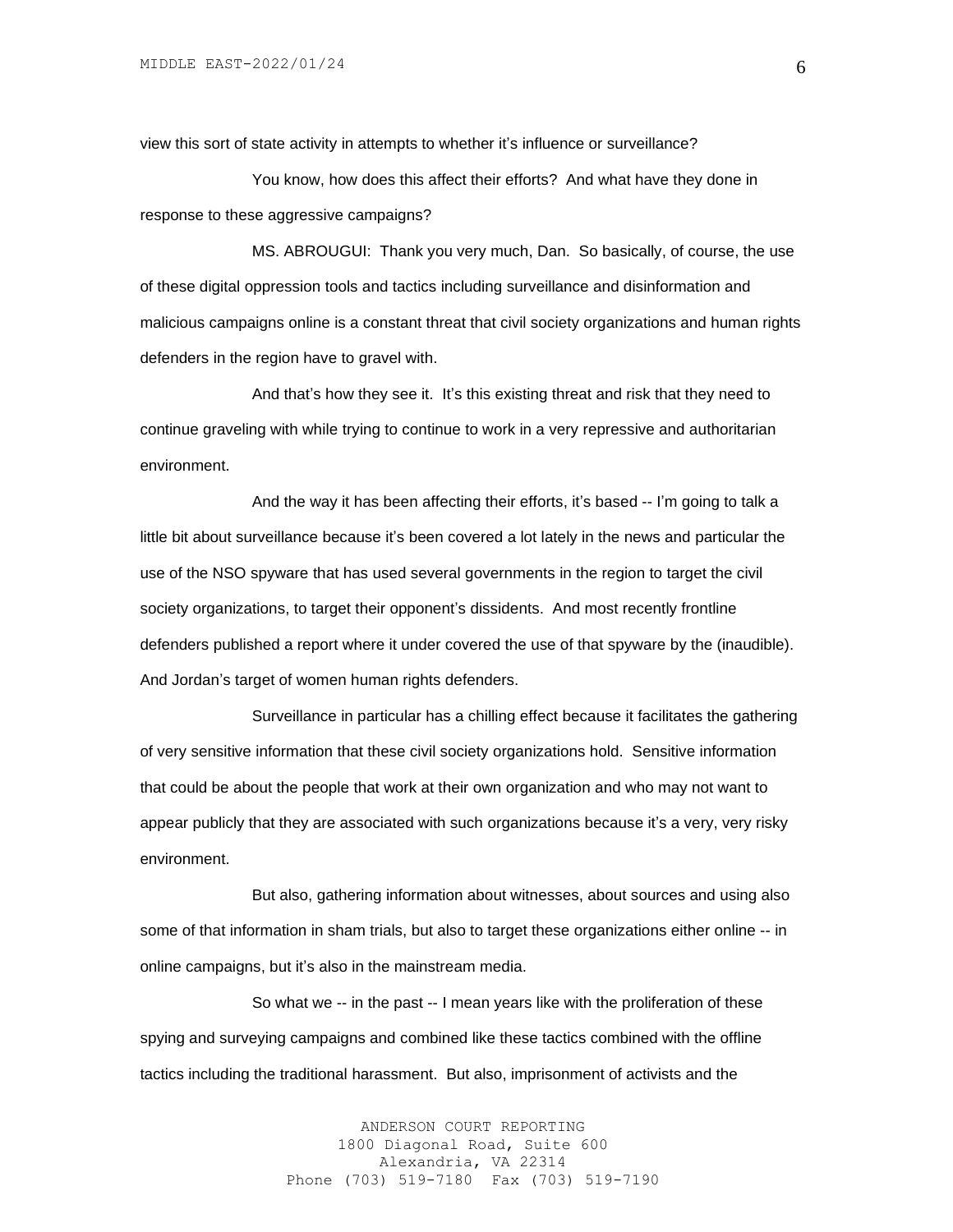restrictions on their rights and freedoms that are essential to their efforts like freedom on expression and information. But also, the right to process, the right of -- the freedom on assembly and association.

These tactics have contributed greatly to the shrinking of the civic space in the region. And in some cases, it's decimation.

In terms of -- so these are the impacts in terms of how they have been adopting. So a little bit about how just the rights organizations have been trying to support CSOs to adapt because this is where the (inaudible) that I have. I work as just to rights consultant and researcher with the social media exchange and just rights organizations with the region.

And in the past year, what we've seen, we've seen an interest from organizations, (inaudible) and others in providing digital security support to these organizations to help them deal better with these threats. Either in terms of detecting these attacks, detecting breaches in the technical threats but also in terms of providing emergency support to deal with such threats.

And the other tactic or the other way that these organizations have been trying to support CSOs in the region was to try to respond to manipulation contents but also to harassment of individual activists and try to coordinate with social media platforms to address these types of campaigns and threats.

MR. BYMAN: Thank you. Thank you very much. Chris, let me turn to you to kind of broaden this discussion beyond the Middle East. You've looked at global trends in this space. The terrorism side, on the visual authoritarianism side.

And could you talk about how you feel threats in this region are different or similar to broader events you see around the world?

MR. MESEROLE: Thanks, Dan. And thanks to all the great panelists for their time and comments as well.

But I think, you know, I would build up what they've been saying to kind of try and contextualize this within a broader trend which is that most of what we're seeing in the

> ANDERSON COURT REPORTING 1800 Diagonal Road, Suite 600 Alexandria, VA 22314 Phone (703) 519-7180 Fax (703) 519-7190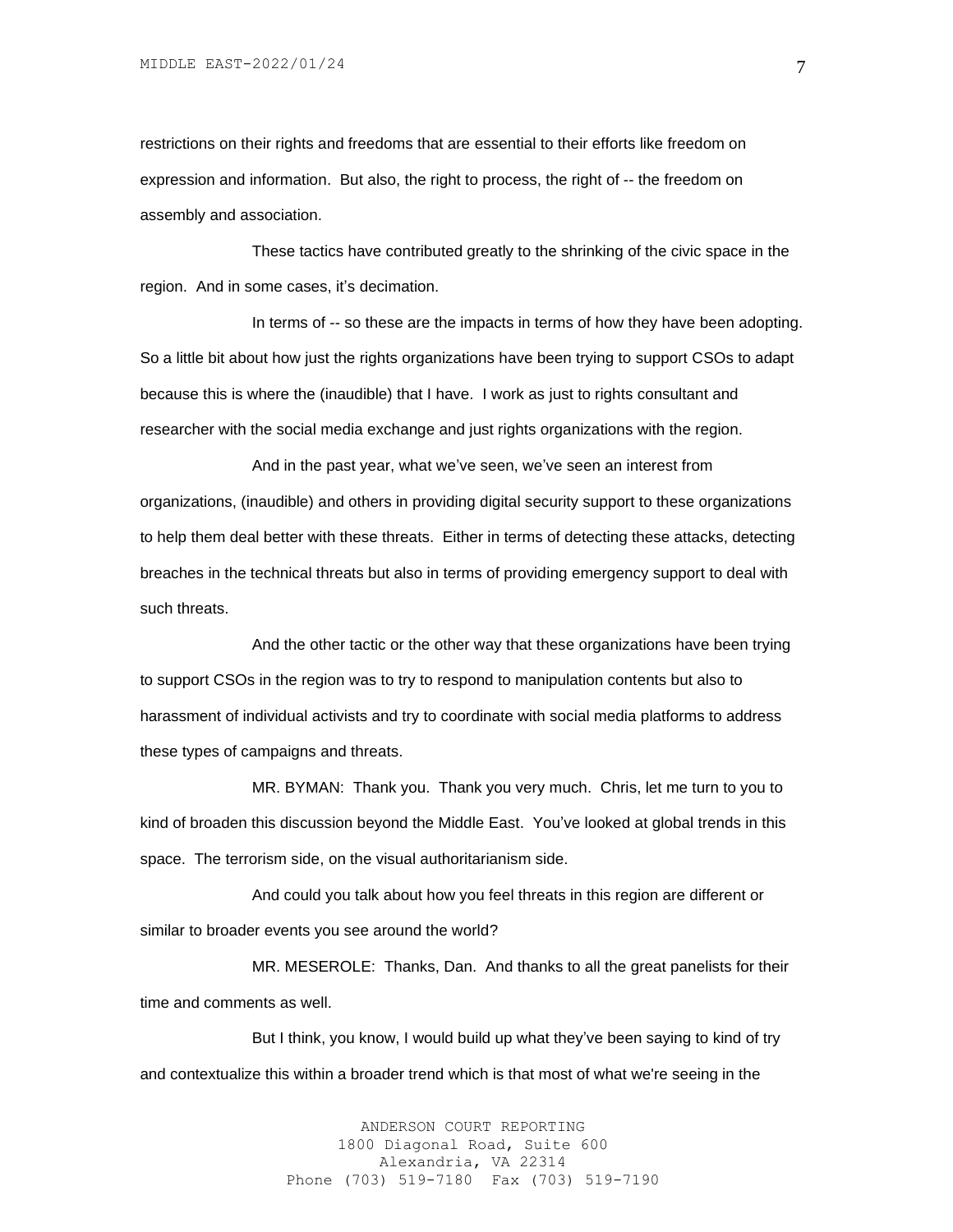Middle East is actually part and parcel with much, you know, much broader issues related to digital authoritarianism and kind of the way that states, and particular authoritarian states, are leveraging and exploiting online spaces.

And so, the two kind of -- the most prominent states in that regard are definitely Russia and China. And I think in two ways they've really kind of pushed forward with new ways of state control and developing ways in which regimes can exploit and leverage, you know, the digital platforms for, you know, greater social stability and control within their countries and even abroad.

And I think one of those is surveillance which Afef did a good job, I think of laying out. These tools provide -- especially if you couple them with social media. They provide a really easy way -- or easier than any kind of prior technology has made it possible for states to identify and track and monitor folks who might have this net use or who might be, you know, developing viewpoints that the regime would view as threatening to them and their continued survival.

The other kind of piece of this. Since the Afef did a great job of kind of laying out the surveillance side. The other kind of pioneering work that a lot of -- that Russia and China in particular have developed is kind of this notion of influence operations both domestically and abroad. And, you know, Alex kind of laid out a bit of this when she was talking about flooding and some of the other types she described.

But I want to make one broad point which I think is really critical to understanding what's happening in the Middle East and ties to these global trends. Which is that, you know, we've had propaganda for a while. That's not something that's new. What is new with these influence operations is that they're participatory in nature.

And I think people misunderstand exactly what these campaigns are really trying to do. They're not -- the point of kind of pushing out a conspiracy theory or pushing out kind of even something that's maybe a little bit more mainstream, but it's not necessarily on the fringes. Is not to change somebody's mind, it's to instead to encourage people to, you know,

> ANDERSON COURT REPORTING 1800 Diagonal Road, Suite 600 Alexandria, VA 22314 Phone (703) 519-7180 Fax (703) 519-7190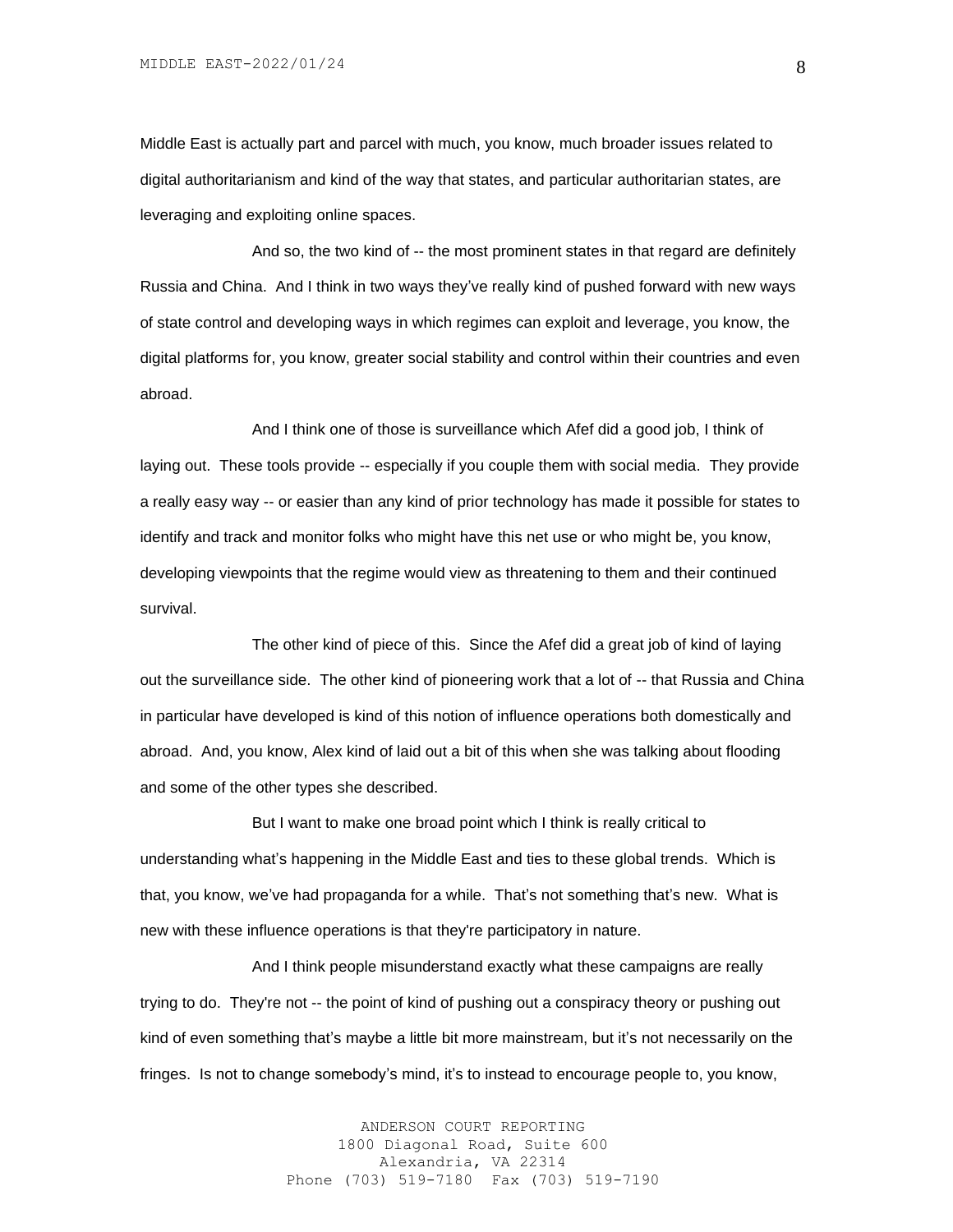effectively confirm their own biases.

And so, you know, when you have these online spaces where people are able to kind of comment and like and be tweeted, et cetera. The more you can inject or strengthen narratives that you find conducive to your own strategic interests, you know, the stronger you will be in terms of how you're able to operate on these platforms and how you're able to recruit support both domestically and abroad.

And I think where this kind of plays into the Middle East. We've already seen it happening, for example, you know, when COVID came out. You saw, you know, procedure-Iranian accounts kind of saying that COVID was like a creation of the U.S. and that it was kind of -- it was like literally like they had it to like Trump as the crusader, that narrative.

And I don't know if they were really changing anybody's mind about, you know, their view of the U.S. or kind of what was happening in the region. It was instead kind of confirming longstanding narratives with a kind of new twist. And getting people -- important in getting people to participate in that narrative.

And I think the, you know, one of the most interesting things about it is from the flipside of this is what to do. You know, what can states do to clamp down on this kind of behavior? And this is where it gets a little bit tricky because especially in authoritarian regimes or areas that are not fully democratic. There actually are uses for these platforms within their countries, which is why they are actually reluctant in many cases to shut off access completely to the domestic internet and to domestic services. Or kind of to the access to, you know, platforms like Facebook or Twitter domestically. Because they gain value from it, but at the same time they're aware that kind of, you know, if you're Saudi Arabia that Iran might be implementing narratives domestically that you don't like.

And one of the things that they're starting to do in addition to kind of restricting access or -- you know, because they're reluctant to do that fully, is, for example, not only leveraging kind of platform's policies but they're starting to pass even new legislation.

Like Turkey, for example, is trying to pass legislation requiring foreign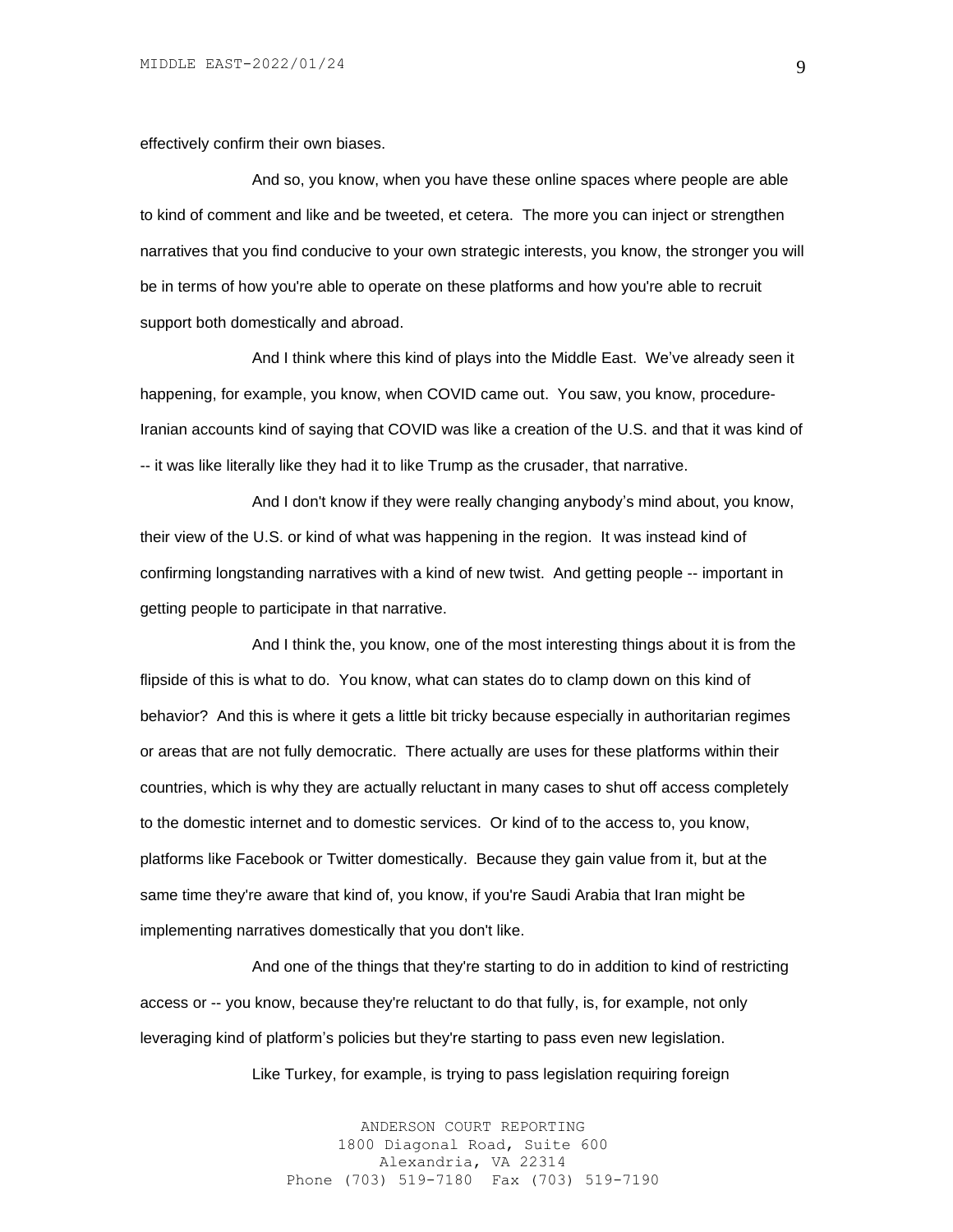companies, foreign social media companies, to locate personnel within the country. And they're kind of effectively turning employees of some of these platforms into -- you know, this maybe undiplomatic. But they're effectively kind of turning them into hostages almost in order to pressure the companies into doing -- you know, into monitoring platform in the way that they would like.

Which is a, you know, a more targeted way of going out there in their view. That's what's happening on these platforms without necessarily cutting them off all together. And so, you're starting to see kind of a lot of experimentation with different ways beyond just crude instruments of just we're going to shut the internet off or we're going to shut Facebook off.

Ways in which states are able to maintain the benefits obviously of these platforms while also restricting, you know, the abuse cases that they're concerned about. And hopefully, we can talk a little bit more about that. But I think it's a really alarming trend that I think has come up in the last year or two that is one, you know, policymakers in the U.S. and abroad should really be focused on.

MR. BYMAN: Great. And thank you, Chris. And thank you really everyone for really laying out a large variety of issues. I want to follow up on some of the remarks made.

I want to start with both Dina and Afef on a very basic question of given this abuse and the kind of dangerous threats to activist and the broader problem that's being created. You know, how are social media companies like Facebook trying to handle this?

And then, for Afef, I'd like to ask are there additional things that you would ask these companies to do to be able to protect activists and to ensure that there's better online discourse? So, Dina, let me start with you and then go to Afef.

MS. HUSSEIN: Sure. Thank you, Dan. So I would describe this as a three-fold way of addressing these kind of challenges that we're facing.

The first for us really is from an outreach perspective. As we mentioned, a lot of the work that we're seeing or a lot of the work that we're doing really in addressing who is being targeted, the methodology of targeting and then as a third (inaudible) stream of work is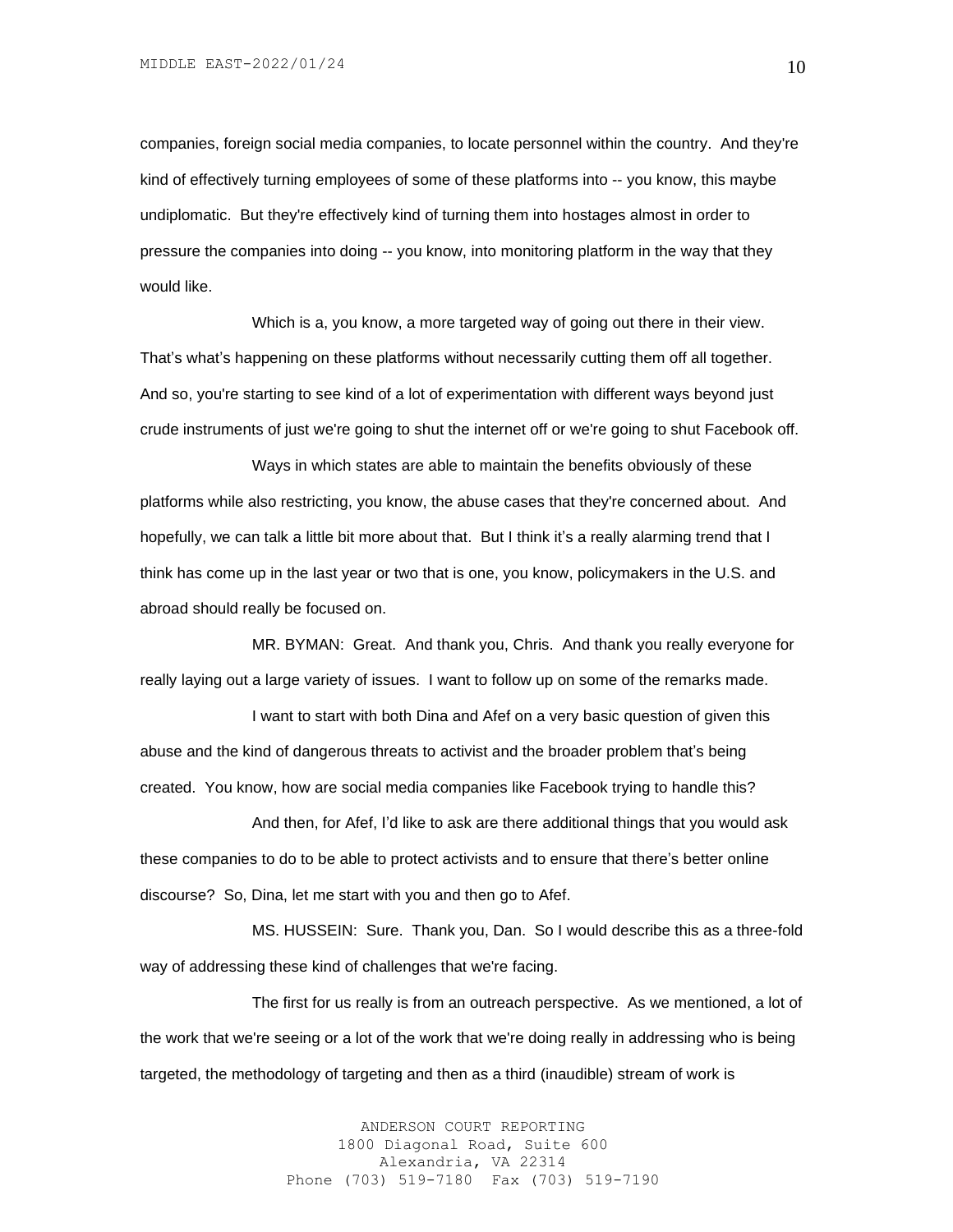addressing that legislative environment that might be hostile.

But the first portion of our work really is outreach to the individuals or the communities or the organizations that are being targeted. When we are aware of any sort of malicious activity, we're trying to give our -- the human rights activists on our platform tools in order to securitize their presence on the platform.

Now, again nothing is perfect. And we're working to develop more tools, but we've applied this not just to the Middle East. We've applied it in Afghanistan during the Taliban takeover. We've applied it in sensitive areas like Syria and others. That's the first portion is the outreach to the communities and individuals targeted by it.

The second portion of it is operational. So we've built out tools that both through manual review but also through automation are able to identify malicious action. And we've done that to address both types of ways that these manifests. So if it's content, we're able to do this on an automated level a lot faster. So we've got automation that allows us to find piece of content that we have found to be malicious in some way, shape or form or sharing of disinformation. And we're able to backtrack and find who sharing it, which then leads us to the individuals and the networks and the behaviors.

And then a team on our trust and safety pillar that is led by Nathaniel Gleicher and I have colleagues on there like Olga Bulgova (phonetic) who are experts in identifying these kinds of disinformation operations and blocking out the entirety of these networks in one fell swoop.

And then finally the very last portion of this that Chris did touch on is we are constantly facing these new legislative challenges. And the way to address that from my perspective really is leading into transparency from our side. So one of the things that I am always very surprised a lot of people don't know about, but I'm always very happy to shed light on is we started to try and hold ourselves accountable to be more transparency. But the governments that aren't engaging with us.

So if you haven't been able to reach out and check out Facebook's

ANDERSON COURT REPORTING 1800 Diagonal Road, Suite 600 Alexandria, VA 22314 Phone (703) 519-7180 Fax (703) 519-7190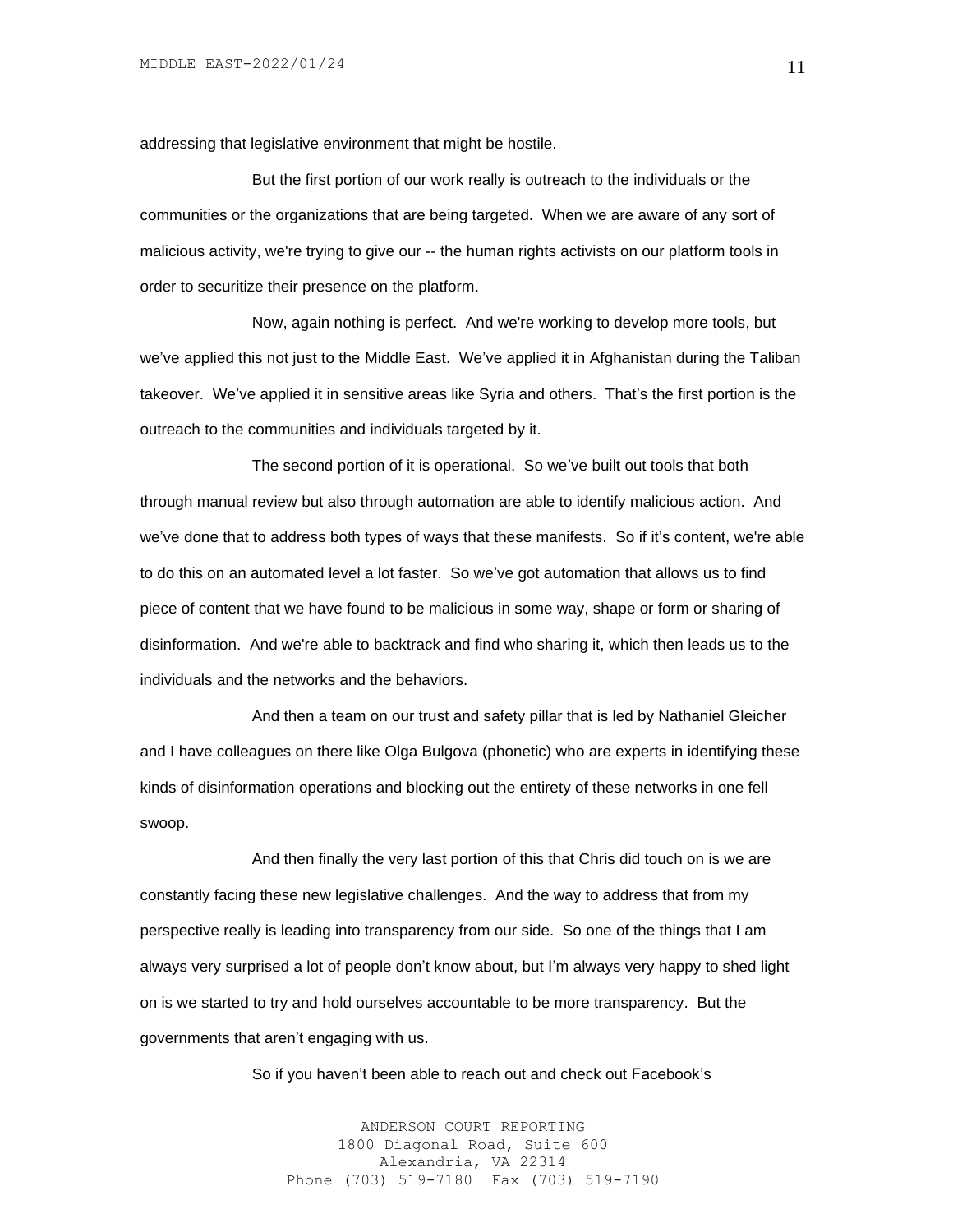transparency center, you'll find that there are two very useful resources. One, the government request for user data, the resource. Where we share the number of requests that we get from each government. But we also found that there is a really very specific type of way that certain governments go about this by restricting things through their own WADs.

And so, another tool that might be useful to you is the content restrictions based on local law tab and not transparency side. And that allows us to not just share what we're doing but also shed light on the kinds of questions and requests that we're getting.

Now, in an ideal future, we'd have transparency from governments as well around how they're defining the kind of very opaque cyber laws that Alex very rightly highlighted. But for this -- at this point in time, we're trying to do our best to share transparency. So really it's that three-fold effective outreach from an operational perspective, securitizing everything and then being very transparent.

MR. BYMAN: Thank you. Afef, I think I had ask you to follow up on this please.

MS. ABROUGUI: Yeah. Sure. So I mean there are a few thoughts or a few ways that social media platforms can do a better job in trying to deal with these types of threats but the factual side of organizations.

The first is to really do like a better job when it comes to prioritizing these types of campaigns that targets people's sites, organizations but also vulnerable communities like individual activists, individual women, human rights defenders who may not have -- who may not be associated with a certain organization that may help them to reach out to platforms and coordinate with those platforms.

I had once a conversation with a woman activist who was being impersonated on Facebook. And when she flagged that page, she got a response that that's a public personality page and that it cannot be taken down because she's a public personality. So that's one area. So there is a need to really prioritize these types of reports and to maybe coordinate more with other organizations in the region to try to tackle these types of campaigns.

But also, to prevent abuse of flagging mechanisms. And this is something that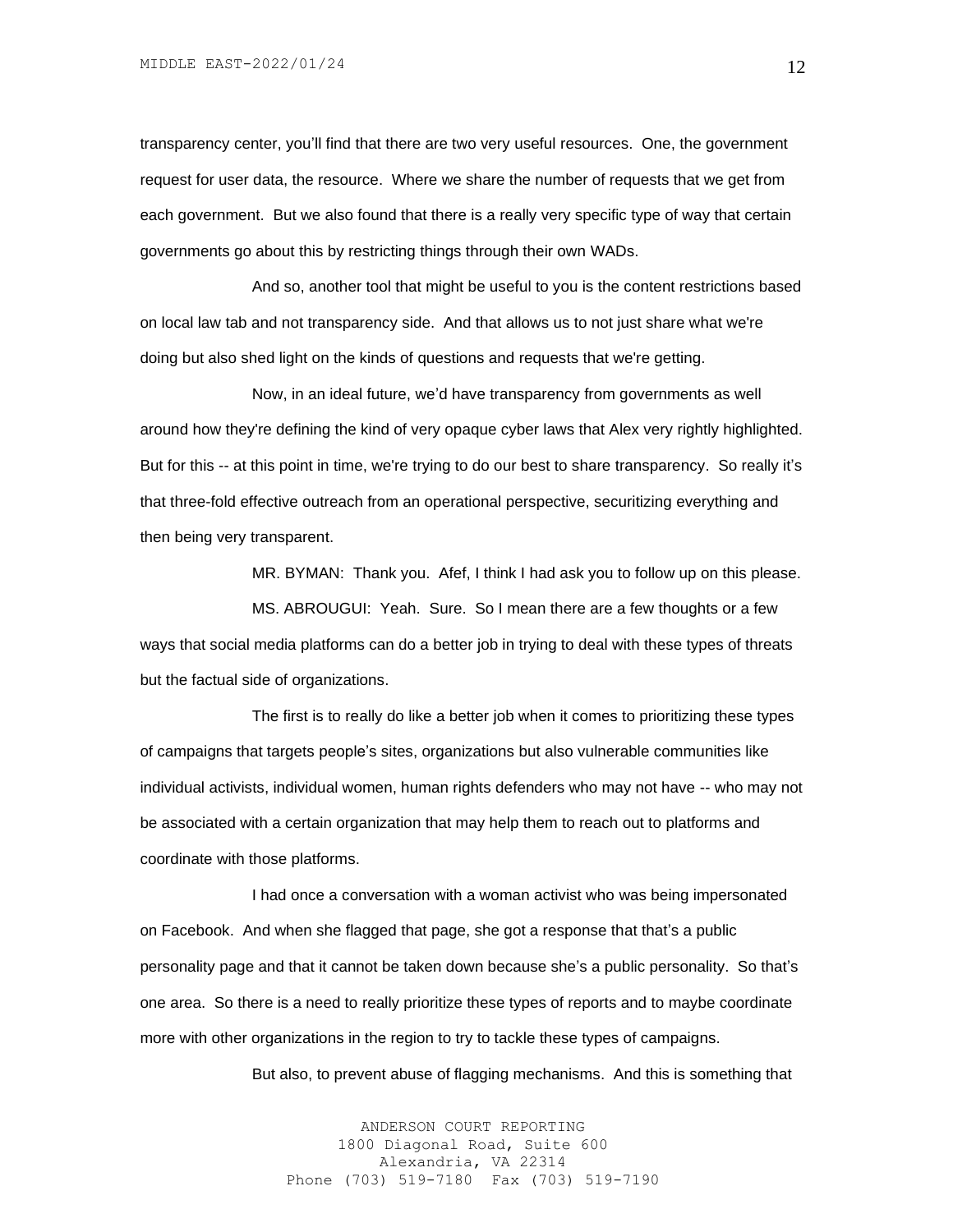has been going on for a while. Usually these mechanisms can be abused simply to censor or to silence certain activists or a certain group. And so many users would be using this perspective just to silence them to get the context. They take it down.

And that's also important when it comes to content. Moderation is to pay attention to the sociopolitical context and to try to put in more human resources and train the content moderators about human rights, about how to moderate content in a human center way and in the right center. With the human right center approach to protect the rights of civil society. Organizations, those working in civil society organizations but also with activists.

The other two thoughts is it's very important to push back on government demands. And but also to conduct due diligence. I mean social media platforms or technology companies are really interested in expanding their operations beyond Western Europe and beyond North America. And there is an interest in the regions specifically the Gulf region, for example.

Recently or last year, Google announced a Cloud region in Saudi Arabia. And that raises so many questions about how the data that's going to be hosted in Saudi Arabia - how it might be abused by the Saudi government? It's really important that companies are transparent about the due diligence that they take on that. If they conduct any due diligence when it comes to launching new products or services in the region.

And the other point I wanted to share is automation. Automation like, of course, can help platforms and companies deal with these types of conflicts a lot. But we have to remember that a lot of these tools are not really trained in the context of the region, but also in the languages of the region. And that can result in the removal of censorship of certain content that should not be taken down. While at the same time, hateful speech or disinformation campaign would remain online.

So it's very important to test these algorithms really while -- and to train them well, but also to be transparent about how these technologies work and to make sure to provide users with appeals mechanism to appeal those decisions that platforms take.

> ANDERSON COURT REPORTING 1800 Diagonal Road, Suite 600 Alexandria, VA 22314 Phone (703) 519-7180 Fax (703) 519-7190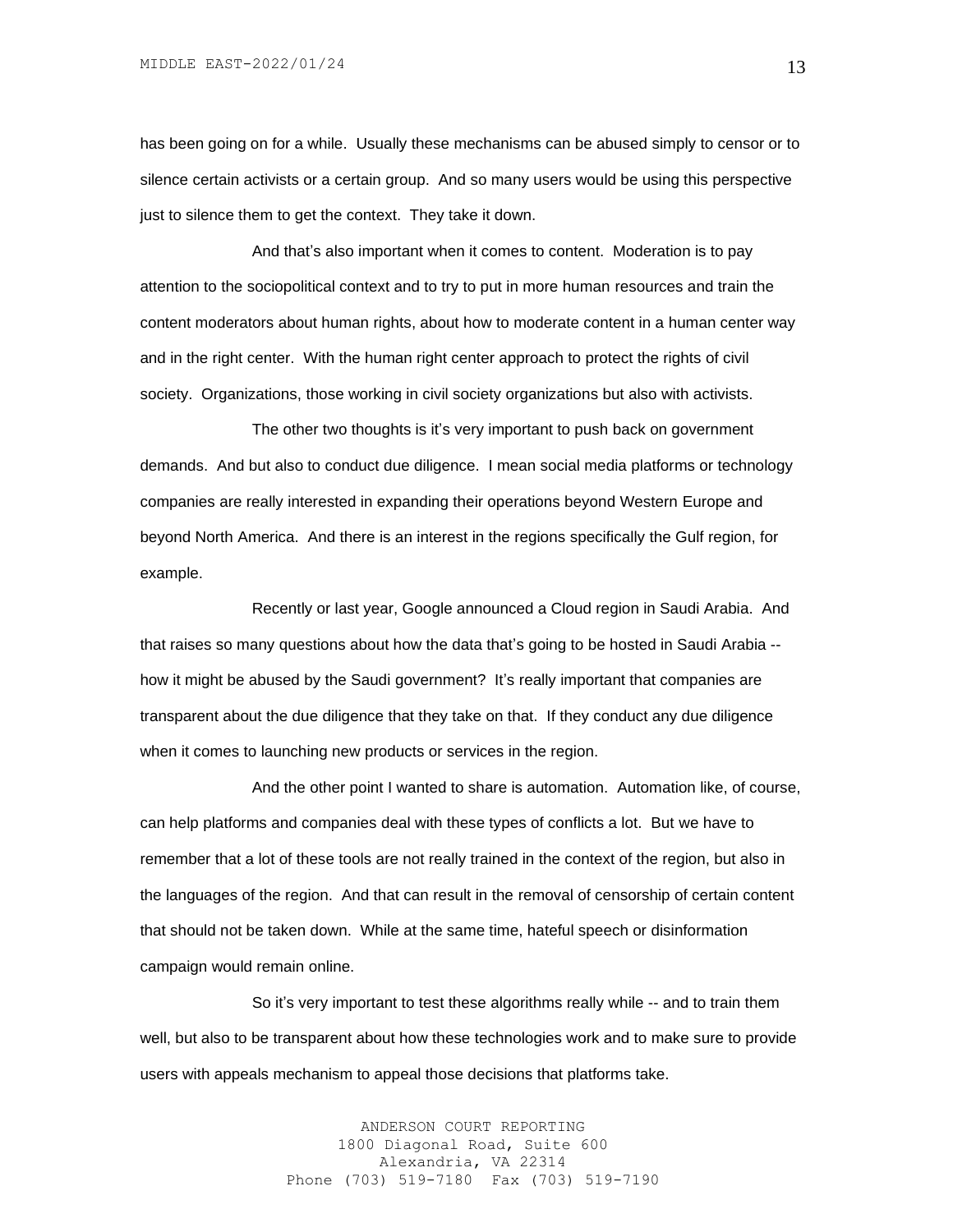MR. BYMAN: Thank you. Alex, one thing that you kindly offered was to discuss effectiveness of big WAD. And I'd love to hear your thoughts on what you feel is working. And also, if you feel there are certain methods that are not as effective as outsiders might think.

MS. SIEGEL: Sure. So I think sometimes it feels like kind of a strange framing to be talking about, you know, almost giving authoritarian regimes a roadmap, right, for what tools work for repression or not, right?

So I think one way to kind of flip this around is to center it on activists and opposition. And talk about sort of resilience censorship and resilience to information control.

And I think one of the kind of perhaps counterinitiative dynamics that we see a lot both with censorship of online content but also sort of physical repression of activists for their online activities. Things like arrests or in some cases even torture in the region is that often these are more severe and obvious forms of online and offline repression generate a great deal of backlash.

And even people who might not have been as politically engaged with these kinds of issues or politics at all. Upon seeing, you know, well-known activists with hundreds of thousands of followers get arrested for their online activity and may be sort of engaged in and brought into the dynamic.

And Jen Pan (phonetic) and I have some work on this where we find that pretty systematically following the arrest of well-known activists and their subsequent release from prison. While the activists themselves are sort of diminished their political criticism and online activity for kind of every day social media users that we found on Twitter. We observed some backlash with either increased searches, search volume in Saudi Arabia, for example, for these activists on Google trends as well.

So sort of a public and private dimension of interest and in a variety of other context. Past research suggests that more obvious forms of censorship of any sort of online content often draw more attention to the very content that regimes themselves maybe seeking to hide.

> ANDERSON COURT REPORTING 1800 Diagonal Road, Suite 600 Alexandria, VA 22314 Phone (703) 519-7180 Fax (703) 519-7190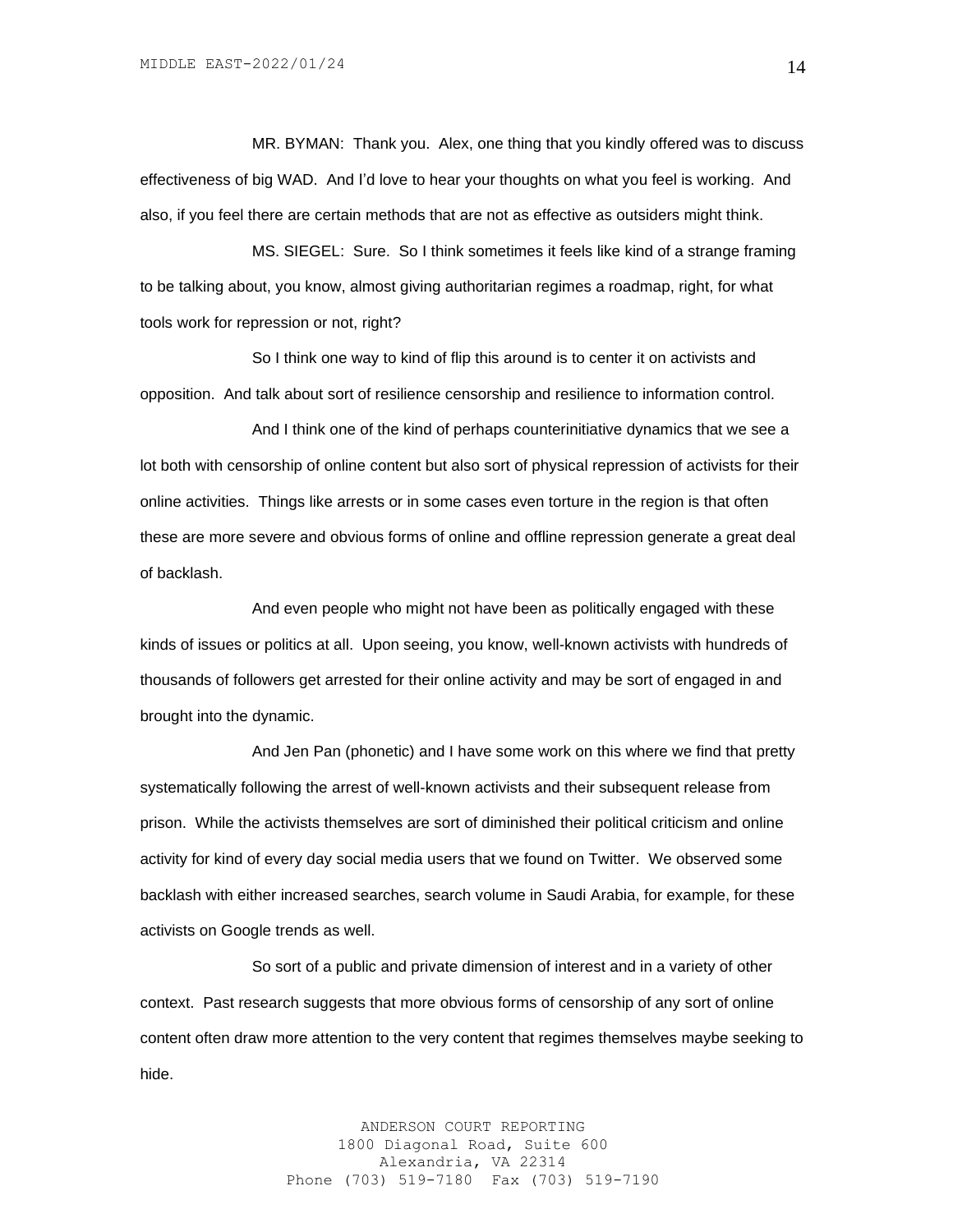I think the place where we've seen less sort of systematic research is around the chilling effects of surveillance, but there's certainly kind of anecdotal evidence and I think that, you know, many who have been targeted by these operations report big changes in their behavior and a lot of fear. And I think especially is that kind of transnational that I mentioned of this that have been mentioned, have really upped the level of fear and the potential chilling consequences of surveillance when we talk about, you know, like the Pegasus spyware and other ways of really tracking the day-to-day activity of well-known activists and opposition figures.

I will say at the same time being an activist or known opposition figure in these context is a very dangerous, you know, and scary sort of activity and brave sort of activities to be engaging in in the first place.

And so, you know, it would be interesting to hear more from the Afef and from others about how kind of surveillance or the authoritarian use of online platforms changes this calculus from just the day-to-day realities of being an opposition or activist figure in an authoritarian regime.

MR. BYMAN: Thank you. I'm going to switch things over in a few minutes to take some questions from our broader audience.

But before I do, I want to ask Chris one final question from me which is a lot of what we're talking about today is traditionally the realm of government. That it's actions by state some hostile to the United States and its allies. Some allied to the United States and its allies.

There's a tremendous role for the broader, I'll say, European Union policies, your national community in general. What should the response of democratic governments be to all of this? Whether it's regard to social media companies or helping activists? How do we think about that big question?

MR. MESEROLE: That's a major question and I think there's a couple of things I'll say to it.

You know, on the one -- the first one I would start with is actually ask what they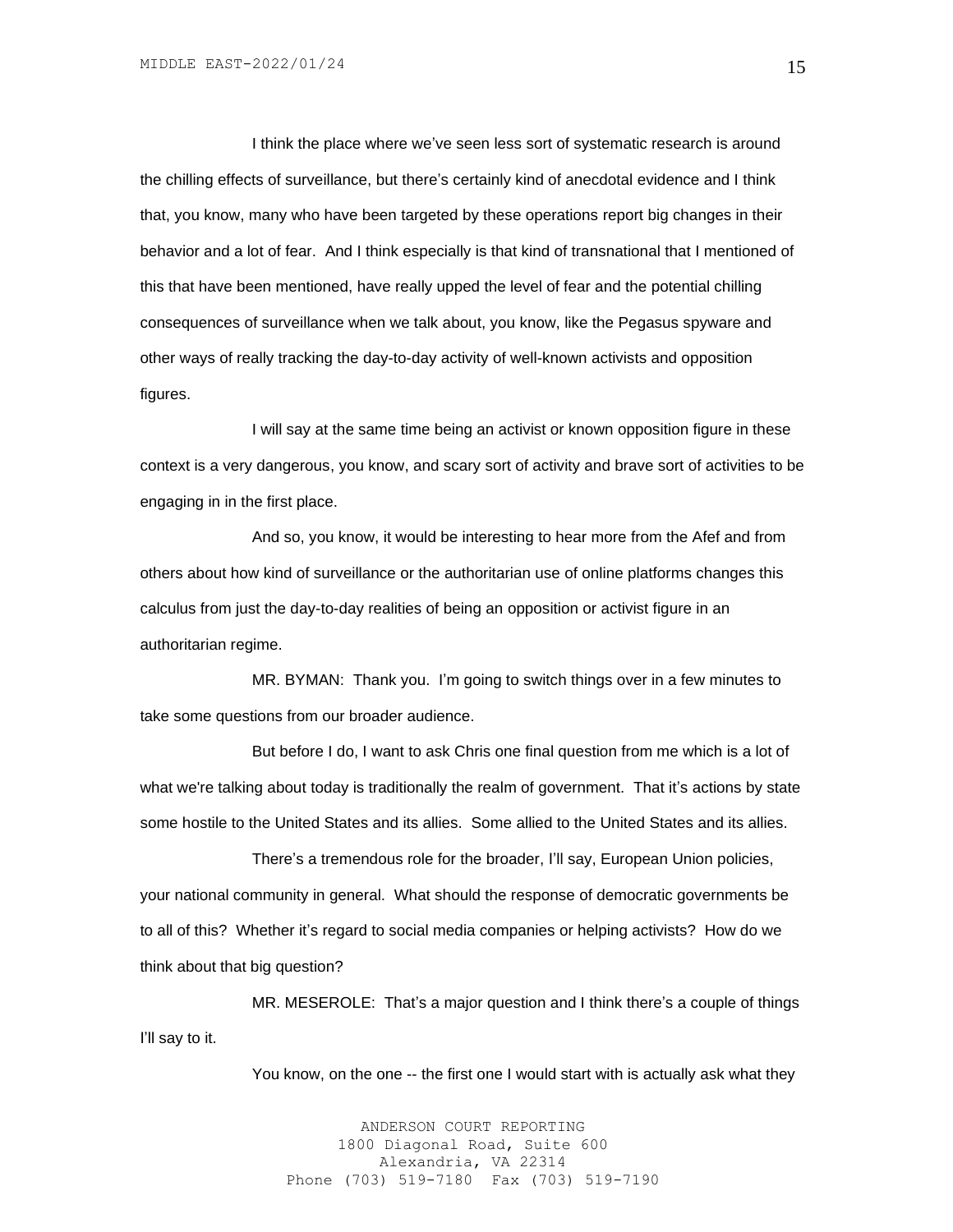should do and more of what they shouldn't do? And that is, you know, there's a lot of pressure and kind of conversation that we should start to fight fire with fire. And I would really push back on that particularly when it comes to information operations and influence operations.

I don't think democracy is when -- even if you can get an advantage in one particular local context or something like that. I just -- I really do not believe democracies win in the long term if we undermine the idea of truth and we undermine kind of legitimate political discourse. Whether it's, you know, domestically or abroad.

And so, the first point I would make is despite kind of, you know, certain kinds of political inertia that might push democratic countries to think more open mindedly about some of these more aggressive information operations. I would really push back on the idea that that's the direction we should head. If we're worried about Iran or China or Russia or the Middle East, Turkey or Saudi Arabia and how they're using some of the platforms, I cannot, you know, emphasize strongly enough that we should not go in the direction ourselves.

What we can do I think is to support through, you know, both diplomatically and, you know, diplomatic levers and just kind of technical levers, you know, those civil society groups on the ground that are kind of at the front lines of this issue. And that, you know, tech companies themselves.

So, you know, one example would be, you know, I mentioned earlier some of these legislative proposals that are being put on the table in places like Turkey. Countries that may not be fully authoritarian but kind of have some democratic process. I think we have some leeway as a country to kind of push hard on, you know.

I think with a country like Turkey, I think we could exhibit some leverage or use some leverage to push back on these kind of proposals about, you know, mandates that countries have domestic employees kind of that the government can, you know, arrest if they don't like certain kinds of content or kind of if they want changes to content or moderation policies on type ones.

I think the government can play a more aggressive role in pushing back on

ANDERSON COURT REPORTING 1800 Diagonal Road, Suite 600 Alexandria, VA 22314 Phone (703) 519-7180 Fax (703) 519-7190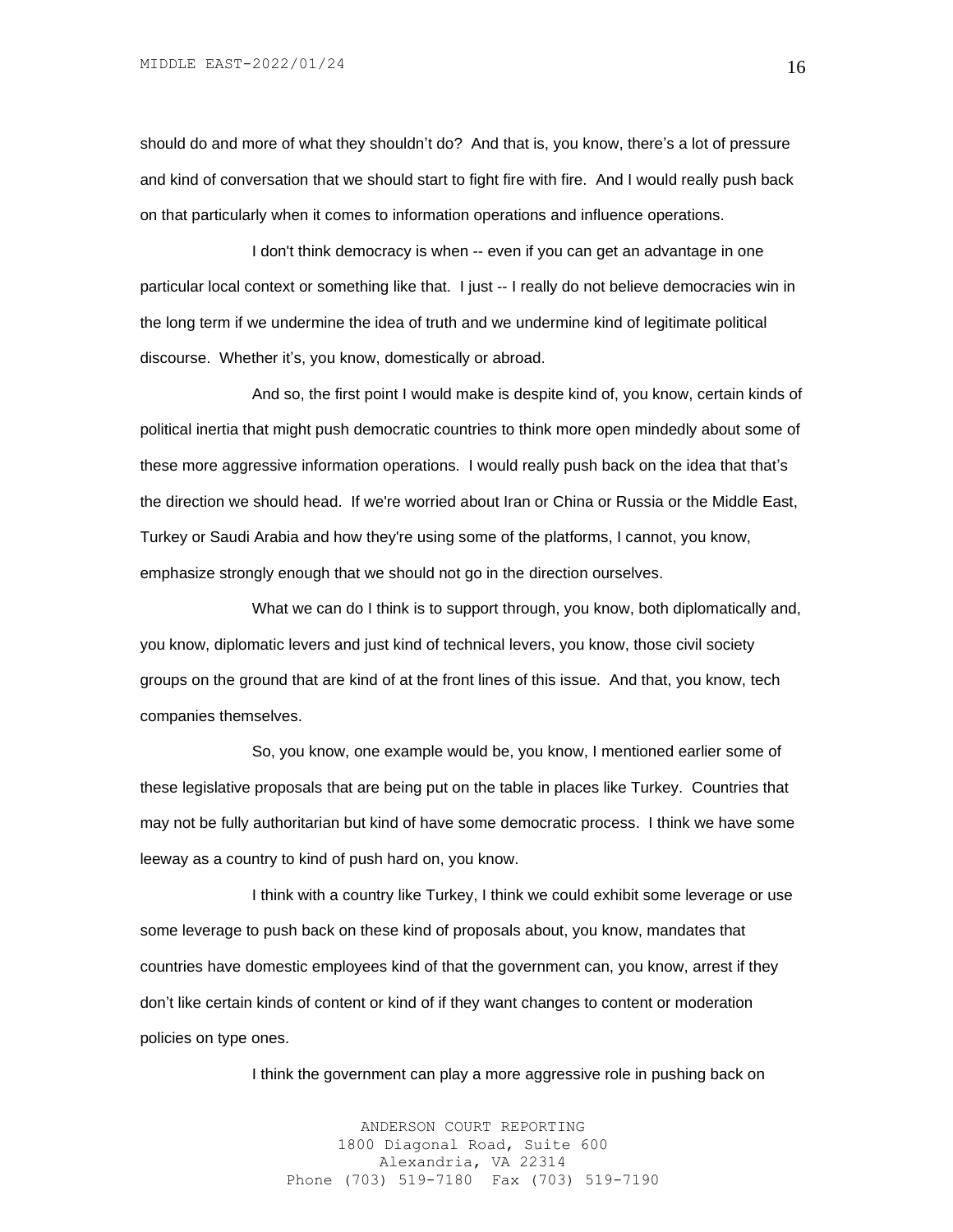some of that. Whether it's, you know, in the Middle East or elsewhere. You know, Russia would be the other kind of big example of that at the moment.

The other thing that they can do, I think would be to strengthen some of the -- at a more local kind of level where it kind of even further upstream in the tech stack. You know, strengthen the ability of civil society organizations to operate outside of the surveillance capacity and capabilities of some of these really powerful states.

And so, what I mean by that is investing, frankly, in an encryption and, you know, certainly I'm not trying to undermine it but actually kind of actively strengthen those technologies which, you know, I realize that some of them are controversial because they are, you know, other considerations and there's other stakeholders within democracies that might say, you know, we need to kind of weaken that encryption because we need, you know, greater access to certain kinds of information that could contribute to kind of public harm.

But I would say on in the aggregate we really need to do a better job of creating channels in which dissidents can actually communicate with each other effectively outside of the surveillance apparatus of, you know, powerful states. And so, I would say, you know, if we're concerned about NSO leveraging, what's that for other kind of end and encrypted applications?

We should really double down and make it as hard as possible for those kinds of states to use that kind of technology. So that's kind of those other things that they could do too. But those would be my big kind of points. One, you know, don't fight fire with fire. Fight it with, you know, the core values. And two, kind of invest in the technologies that will allow people at the frontlines to really effectively operate outside the surveillance capacity of authoritarian regimes.

MR. BYMAN: Thank you. I'm going to switch over to some of the questions we've received from the audience.

And I want to start with a question from Moseyed (phonetic), which was really asking about some of the expertise that is helping a number of these governments, that I agree with you around others, are they drawing on foreign governments for help? And in particular are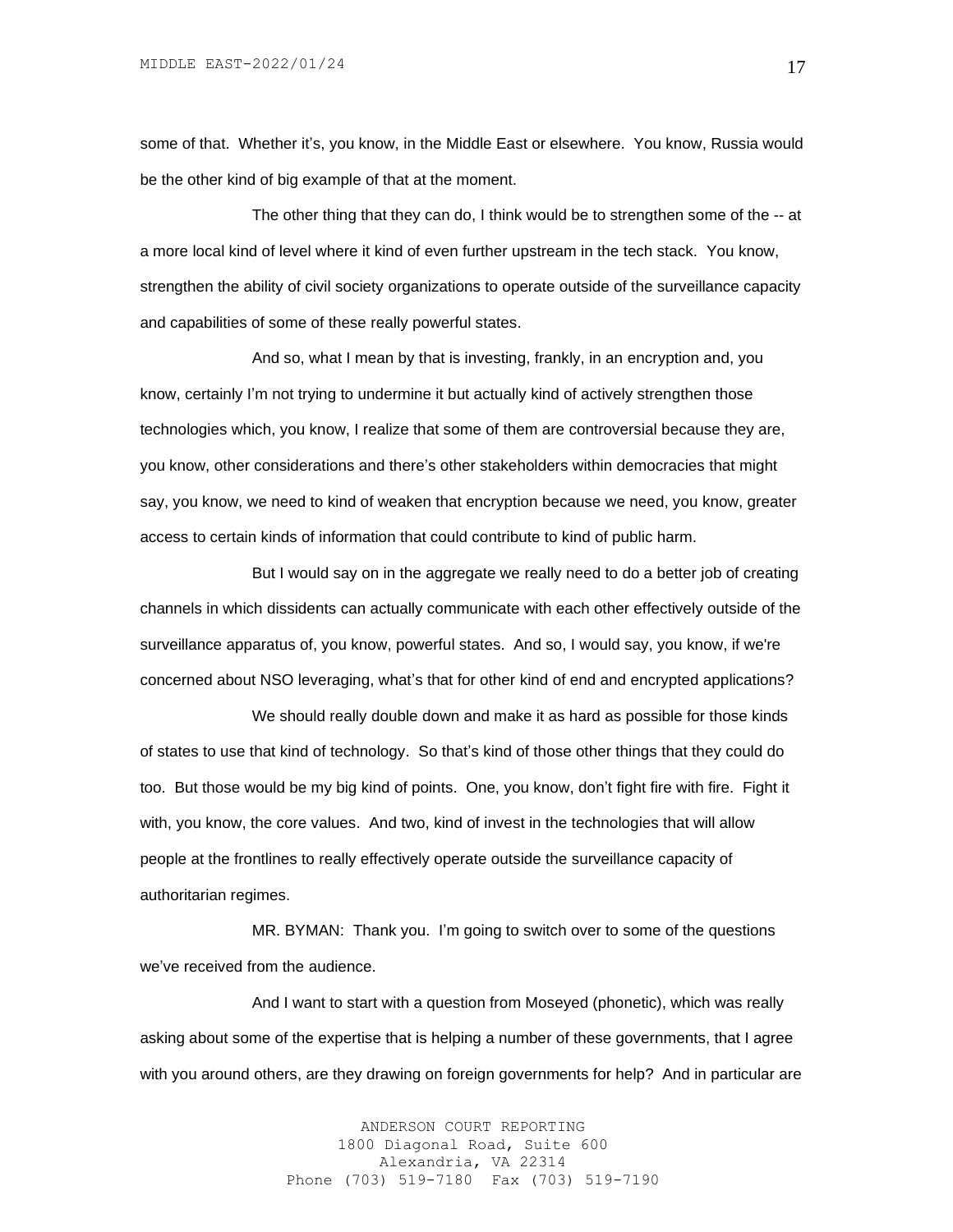they drawing on the United States or other democratic countries for personnel? For individuals who are effectively acting as contractors? And are there sensible restrictions that can be done to try to limit that sort of help?

I'm not sure, frankly, who is the best person to begin tackling this question. Alex, I was kind of thinking of you when it came across the monitor. Maybe others who are best positioned with it.

MS. SIEGEL: Yes. So I mean I think something that's gotten a lot of attention is kind of the idea that China is serving as an exporter of surveillance technology. And they were sort of the original kind of successful internet sensors in some ways despite the fact that their infrastructure was very different than what we see in the Middle East, for example.

But some of the kind of tools and approaches that they have, have been, you know, exported in various ways. There's also been, you know, a lot of recent journalistic reporting on Israel's role in, you know, helping countries in the region engage in different kinds of surveillance activities with activists and dissidents.

But I don't personally have kind of much knowledge or expertise of the U.S. side and the audience member was asking about.

MR. BYMAN: I'm not sure if --

MS. ABROUGUI: Can I?

MR. BYMAN: Yes, please.

MS. ABROUGUI: I mean I have one example I can share which is a Dark Matter group. It's an Emirate-based cyber security company. Well, it's called Cyber Security but what it does -- what it did in the past probably continues to do now is targeting human rights defenders in the UIE.

And like there were several reports that revealed that (inaudible), national security agency employees who used to work for the American government were actually employed by this company which used their expertise to spy on human rights defenders and dissidents. So this is just one example I can share.

> ANDERSON COURT REPORTING 1800 Diagonal Road, Suite 600 Alexandria, VA 22314 Phone (703) 519-7180 Fax (703) 519-7190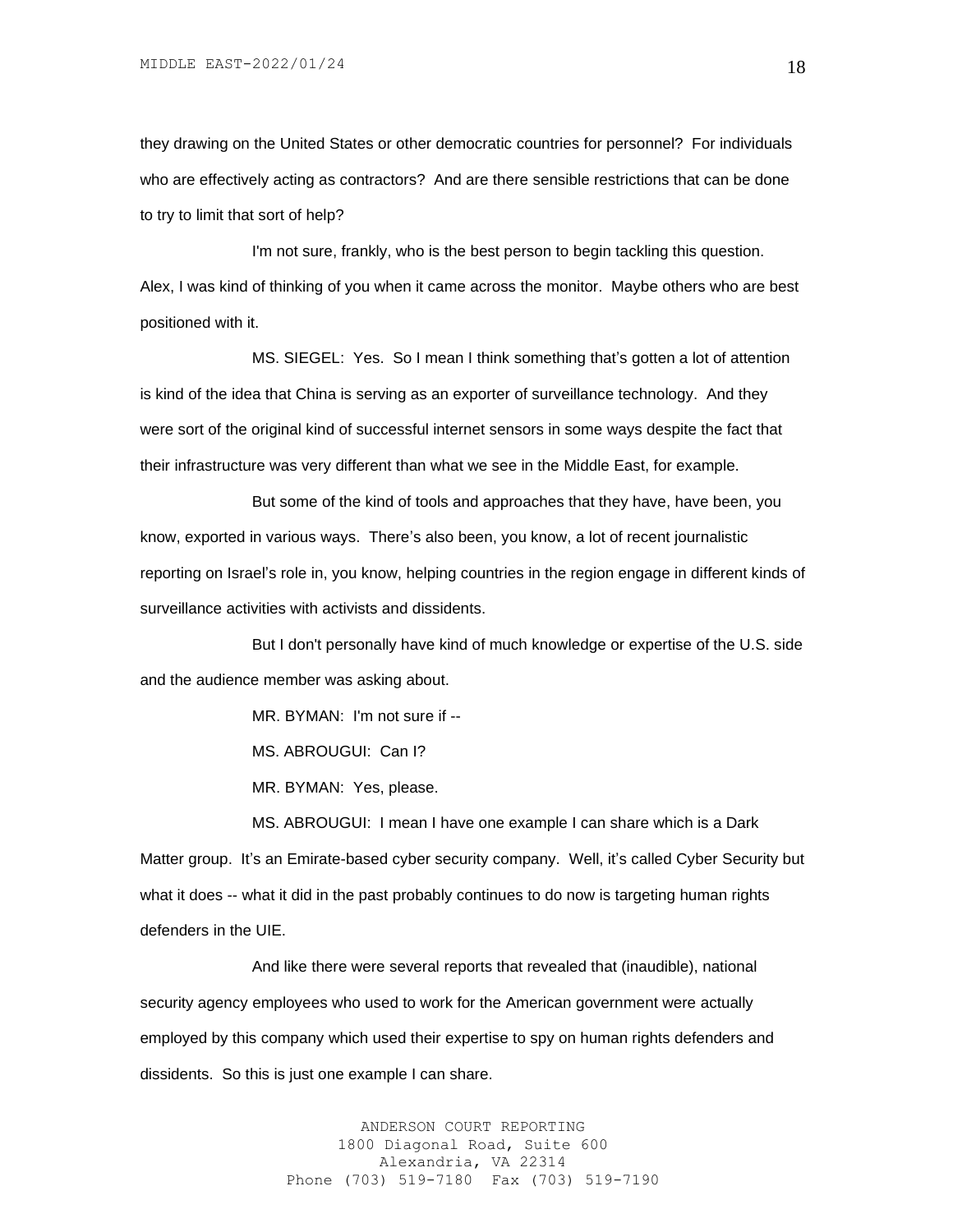MR. BYMAN: Thank you. Chris, I saw your microphone was turned on to respond to this.

MR. MESEROLE: Yeah, I was going to site the exact same example. But the - you know, I think, one, to the broader point.

One of the reasons we're seeing these kind of surveillance technologies in the Middle East in particular is that, you know, the model that I talked about earlier that Russia and China pioneered. It's something that it's really going to only be adopted, at least, you know, now by states that have significant resources. And that, you know, for it to work, you need a combination of resources and expertise basically.

And states in the Gulf have the resources. They don't always have the expertise. And, in fact, they very often do not have the expertise domestically to do this, which means they need to bring in that expertise from elsewhere.

And so, thankfully, you know, after the example that Afef just mentioned, you know, I think the U.S. has kind of woken up to the issue and has started to kind of put in place measures to make it harder for former contractors, for some of our intelligence agencies to go and work with the Emirates and others on these.

But I think we need to monitor it much more closely. I think that's kind of one of the main takeaways of NSO and Dark Matter is that democratic governments, I think need to be much more proactive about ensuring that the personnel and some of their intelligent agencies when they leave those agencies don't them go and work for companies that can kind of support authoritarian countries as they try to build out these capabilities and capacities.

MR. BYMAN: Thank you. To switch gears to another question from William Deer which is about Israel.

You know, it's unusual to have a long discussion about the Middle East and not have Israel mentioned at all. And in this context, how is the Israelian government handled social media posts with regard to the West Gaza that the government thinks should be taken down?

We do have some capacity in terms of using reporting mechanisms of many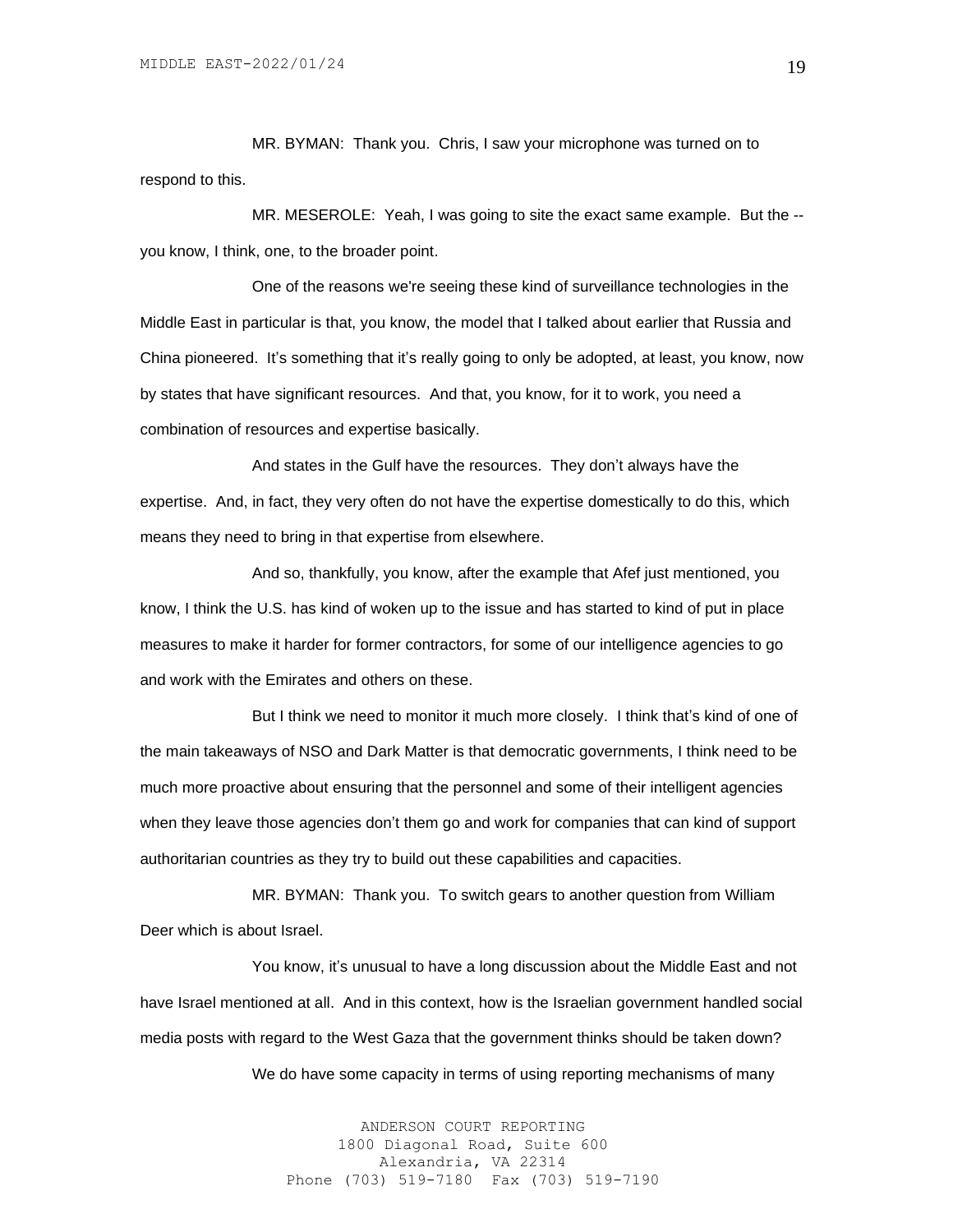companies to try to spread their message and take down those they think are wrong. Dina, can you begin by kind of talking about the engagement of Facebook with the Israeli government on these issues?

MS. HUSSEIN: Yeah. I'm happy to touch base on a few of the points that were brought up in the question.

So when it comes to our engagement with any government, and this includes the Israeli government, we have public policy personnel that engage with all of the countries in Europe, Middle East and Africa. Some of them are based in countries, and some of them are not. They are based somewhere else.

When it comes to our engagement with the Israeli country as a company engaging with the Israeli government, we have engagements that outlines our policies. We engage in the same way that we would engage with partners in the Middle East or in the U.S. to outline and understanding of what our policies are, what the restrictions are to the work that we do and the work around transparency that we also will be doing once we engage around any type of content that's sent our way.

Now, across the board I think it's something of interest to people watching this webinar. We do have continuous conversations with law enforcement across these countries as well because it's a two-way conversation. We're trying to engage them to flag to us anything of concern that might actually be malicious on the platform. But we are aware of the political and sensitive dynamic there.

So to answer the question, yes, we do engage with the Israeli government but not in a way that is not that cannot be replicated in other countries across the globe. Now, I think the concern here is around preferential treatment.

And I think we are trying to address this is our engagement with any government partner, we are trying to push transparency. The resources that I mentioned earlier on are our first step around that. I know we can get better there, but it is available to everyone and it includes Israel but multiple other countries as well.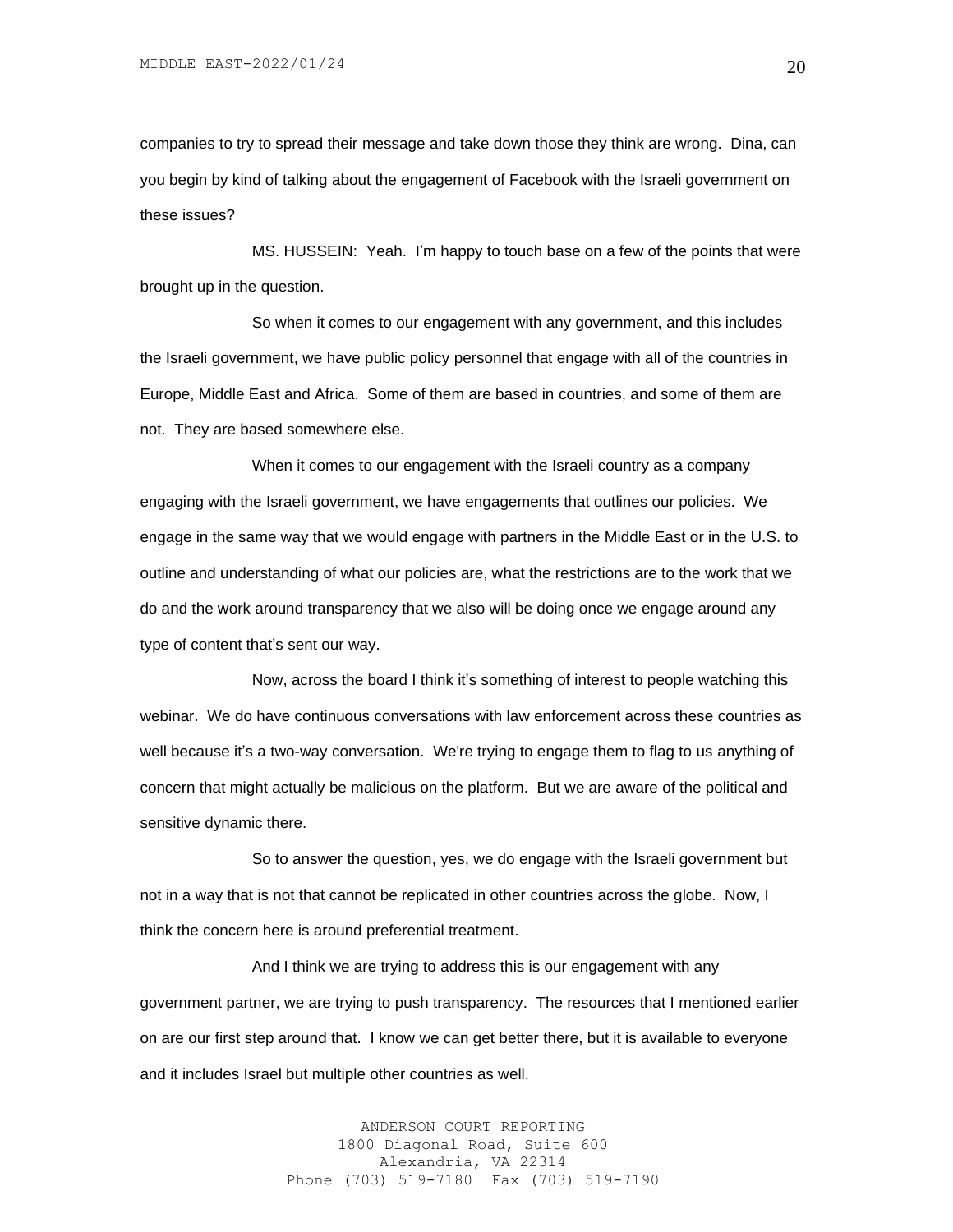MR. BYMAN: Thank you. We have a question from Keith Hanley about alternative narratives. I wanted to ask about that to start out with, which is are there ways whether it's for the United States or for the society actors to have their interpretations and their voices elevated to try to correct or at least provide more powerful alternative sources of information that are better for informing people? How can we go about doing that in your view?

MS. ABROUGUI: So better for informing people like about what in general? About like the platforms or --

MR. BYMAN: I'm sorry. For better informing people about whether it's a human rights situation or a political situation or the bilateral kind of rivalry situation where the UAE is criticizing cutter and cutter is criticizing the UAE. Are there ways to more truthful and accurate narratives out there?

MS. ABROUGUI: Yeah. Well, I mean there are definitely different tactics. I, myself, I work before as an editor. And as an editor focusing specifically on the intersection of technology and human rights and focusing on how certain policies and practices in relation to this intersection affects people.

And this is one tactic that could be used is to use credible reporting but also to use storytelling for advocacy to tell the stories of those people who get impacted and the communities. Particularly the most vulnerable and the most marginalized focusing on the different intersection. For example, women human rights defenders can face -- when they face these -- they can face far more serious consequences, for example, than others or minority groups or, let's say, civil society organizers that work to protect the rights of minority groups.

So storytelling, credible reporting. We need more stories about these issues. And in the past few years, there has been a lot of reporting done about the practices and policies of certain governments but also of platforms. And we need more of those stories coming out from the region.

We've seen that happening last year in relation to Palestine and the Palestinian voices who are being silenced as a result of the implementation of Facebook's policies in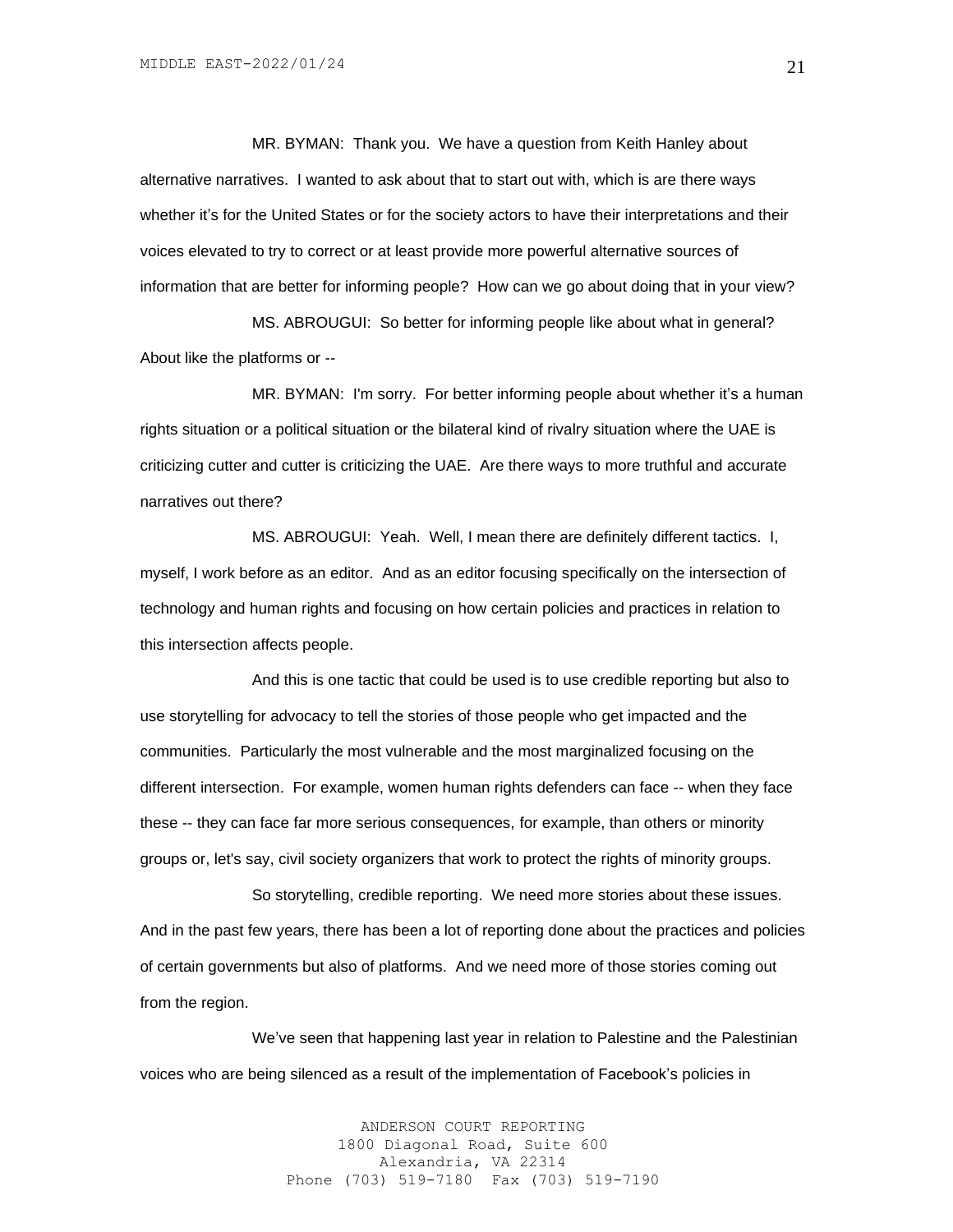relation to Palestine and Israel. And that kind of helped. I mean those stories kind of helped shift the narrative but also helped to bring some change and some coordination between the platforms and civil society organizations when it comes to this too.

MR. BYMAN: Thank you. Dina, I want to ask you to pile on to a point that Chris raised about thinking about the roles of governments. And in particular, are the things that you would look to from whether it's the United States or European or other governments to share their own information?

Obviously, social media companies have tremendous knowledge of this information space. But a lot of it comes from other sources. There's a lot of information out there. What do you think will be useful to learn from government in terms of trying to make this problem better?

MS. HUSSEIN: That's a really interesting question, Dan. So I think we -- to answer that question we need to take a step back and look at the kinds of abuse that we'd like more information around, right?

The initial portion of this is very tactical. And the secondary portion of this is a lot more strategic. On the tactical perspective, as tech companies, we have actually come together on a few occasions to address a few types of abuse where we are sharing information and knowledge. So for example, in the terrorism sphere that you and Chris are very familiar with.

We've brought together the global internet forum to counterterrorism where not only are we sharing the kinds of baseline best practices that we have. We're also trying to understand the kind of abuse and threat. And in that world, we get a lot of debriefs from experts and academics the global network on extremism. And technology engages regularly with us. It's a group of academics that are willing to come and share their expertise with tech companies.

We have been a little bit more sensitive towards engagements, obviously, with governments because of all of the human rights implications that have been highlighted. But I do think there is an avenue there for transparency and sharing of that kind of information. So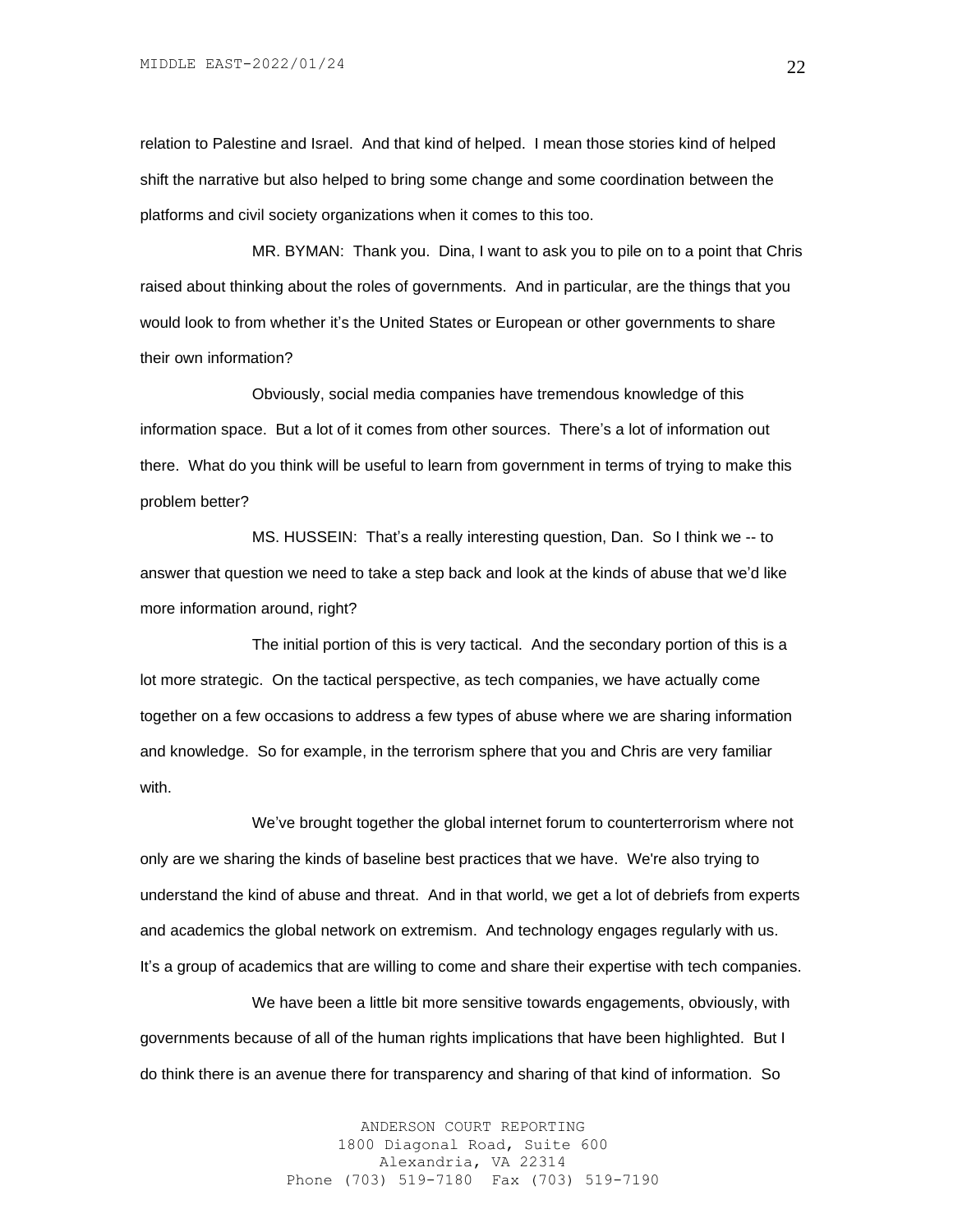creating bodies where there is an ability to share information and insight. And that requires resourcing that the tech companies should participate in flushing out.

But I do think creating bodies where that dialogue is being had about the trends that we're seeing because unfortunately one of the things that tends to happen is we focus on big companies that have a lot of resourcing in order to identify and action these kinds of abuses. But we forget that a lot of people have multiple different apps on their phones and many of them are smaller tech companies that will fall foul in this kind of abuse as well. So that's the first portion of it is creating those forums.

The second part of it is, I think really expecting that governments will take equal action in the same way that tech companies are expected to. So to use the example of NSO. One of the things that I think was very interesting to see is seeing that commerce added NSO group and other foreign companies and entities to a list of malicious cyber activity actors.

So that was an action that I don't think was very precedented and we haven't seen before. And that allows then tech companies to feel more comfortable in engaging in proportional responses to this because at the core of this, one of the things that we're all dancing around here is whether we want to acknowledge it or not, there is a difference in power infrastructure when it comes to an individual user versus a state functioning on a platform.

And to ignore that power dynamic is to ignore the harmful impact that it then has. So that's where government voice and government action is a really important because it sets the tone for proportional response that a company can take.

MR. BYMAN: Thank you. I'm glad you put that out there because I think that shapes a lot of our discussion today.

Alex, can I ask you a question as a researcher, which is are there steps that social media companies can take that would make understanding of what's happening in this space much better for -- in order for serious outsiders like you to provide some degree of, I'll say, insight into these broader problems without having to necessarily rely on governments or companies that have their own interests in certain answers.

> ANDERSON COURT REPORTING 1800 Diagonal Road, Suite 600 Alexandria, VA 22314 Phone (703) 519-7180 Fax (703) 519-7190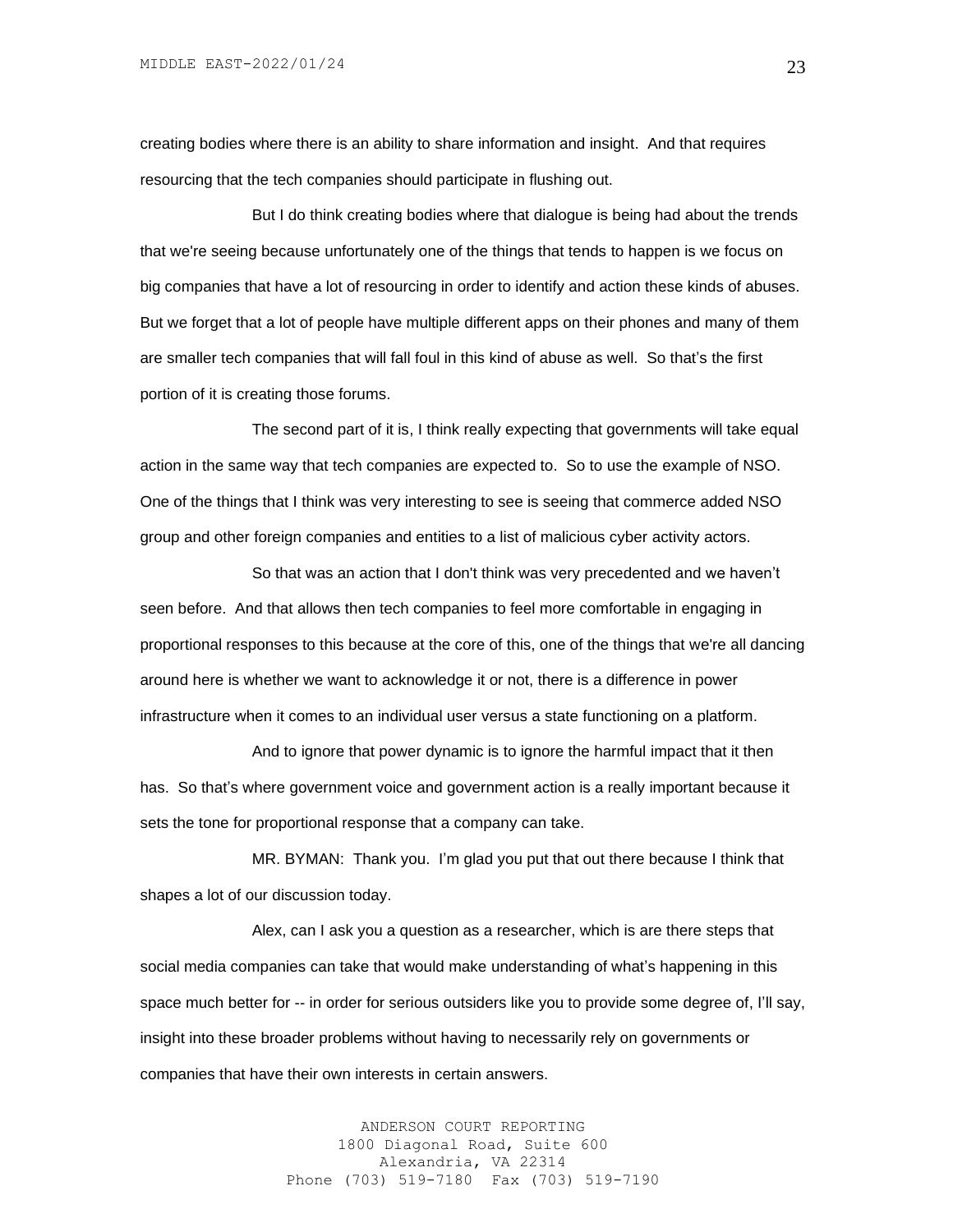MS. SIEGEL: Yes. So this is a great question. And I think often the kind of limitation that external researchers have is we only have these particular public metrics available to us that we can use to try to get a handle on reach and impact of something like, say, a foreign influence operation or the spread of online hate speech or, you know, online extremism, these types of harms.

We can measure things like how often were posts on a given platform liked or shared or publicly engage with in some way, but we're at a loss when it comes to things like how many eyeballs were actually on this content for how long? What types of people were differentially exposed? What types of communities' online experiences were negatively shaped by a particular, you know, coordinated and authentic event online, this sort of thing?

And I think understanding the scope of these things requires going much beyond these public metrics of engagement. The number of people that actually click on things or share things or comment on them is a very small subset in most cases of overall kind of exposure. And so, if we're to understand impact and harm, having more access to data that enables us to get it kind of reach and exposure on these broader data, I think is one really important place to start.

I also think, you know, there's this question of who should be the arbiters of what content is allowed on the internet if these diverse cultural contents, right? And it probably can't be individual and governments. And it probably can't be individual tech companies, right? And so, having external actors who are able to get their hands on data in a safe way in order to characterize the harms from hopefully a more neutral perspective, I think is a pretty important step forward.

And platforms have taken steps towards this, right? So one example is Twitter has done a really good job recently of when there are takedowns of influence operations. Releasing these datasets that are hashed in a way that protects user privacy but still gives researchers a better sense of kind of the scope and content of the operations. Feedback has given researchers access to crowd tangle which enables them to get some insight into some of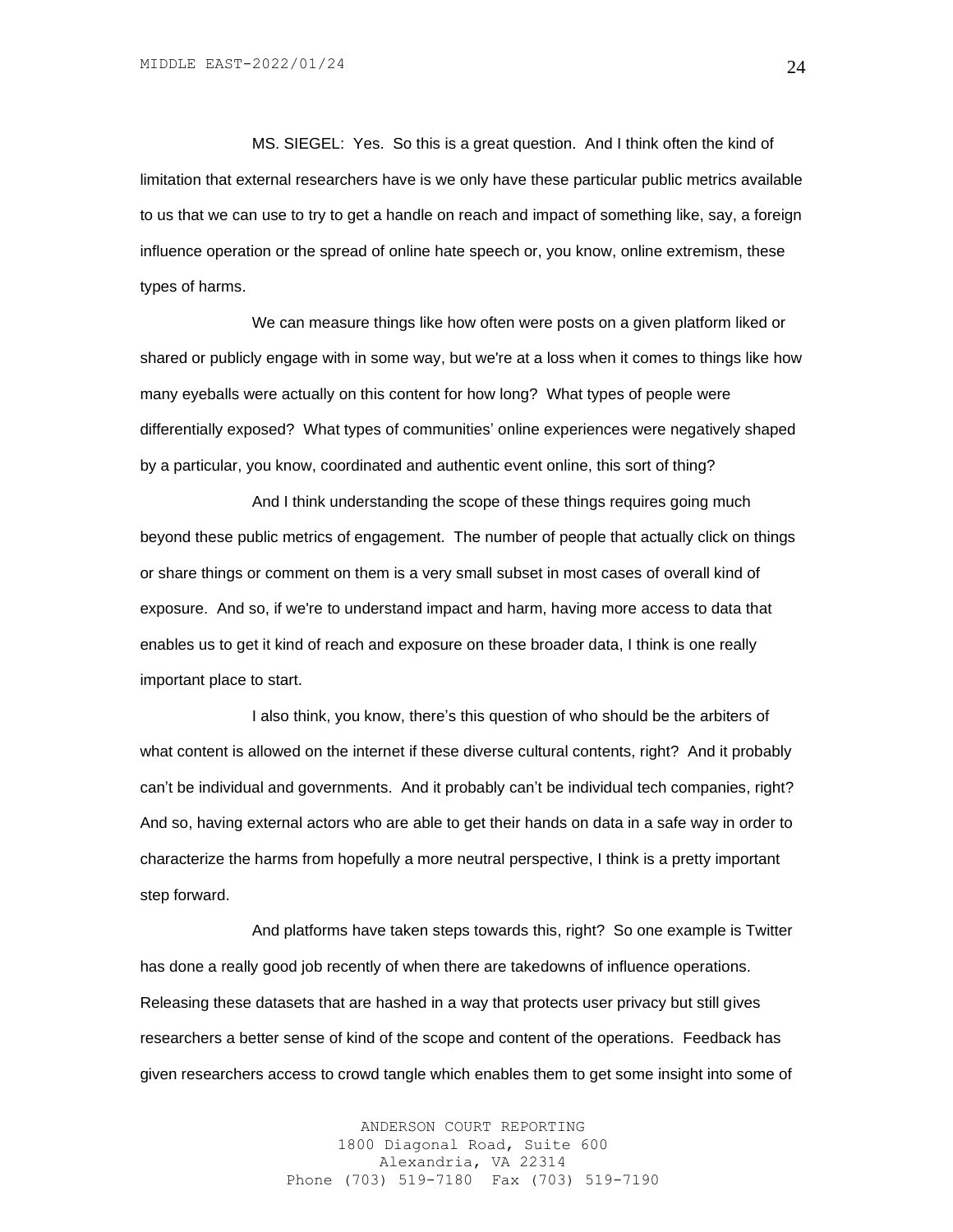these dynamics. But again, not really sort of the reach and views that you might want to see in a more granular level to understand the scope of the harms.

But I think it's a challenge in the sense that there is so much data and how do you protect user privacy particularly in these sensitive context that we're talking about while still giving external researchers appropriate access to data. And I think kind of negotiating the terms of that is an important step forward. And there's been a lot of progress made, I think in the interface between academics and tech companies and making some of this possible, but still a long way to go.

MR. BYMAN: Chris, can I turn to you? Again, taking your knowledge of outside the region and applying it to the region? If you look at some of the problems in the greater Middle East today. We've seen these techniques and methods used by Russia in the past.

And sometimes, what happens somewhere else in the world shows up in the Middle East a day later or sometimes it's a year later. Are there things happening in this broader issue space that you feel we should be watching and preparing for in the Middle East because it is going to be a problem if it's not addressed soon?

MR. MESEROLE: That's a great question. I think one of the challenges that I think is coming is really this issue with data localization, the kind of splintering of the internet. I think is kind of -- we're at the, you know, I didn't want to kind of take the conversation necessarily in another direction earlier with my comment about what governments could do.

But I know with kind of some of these concerns around like if you're a regime concerned around influence operations and in particular foreign influence operations. One of your instincts is to kind of, you know, shelter your internet. Basically, take the China model, right? And like, you know, create a nationalized internet of some kind that you have full control over.

And, you know, I think we're on the precipice now of, you know, we've got China. We have the EU which is increasingly pulling away from the U.S. in terms of their understanding of data localization. There's a whole set of court cases known as Schrems One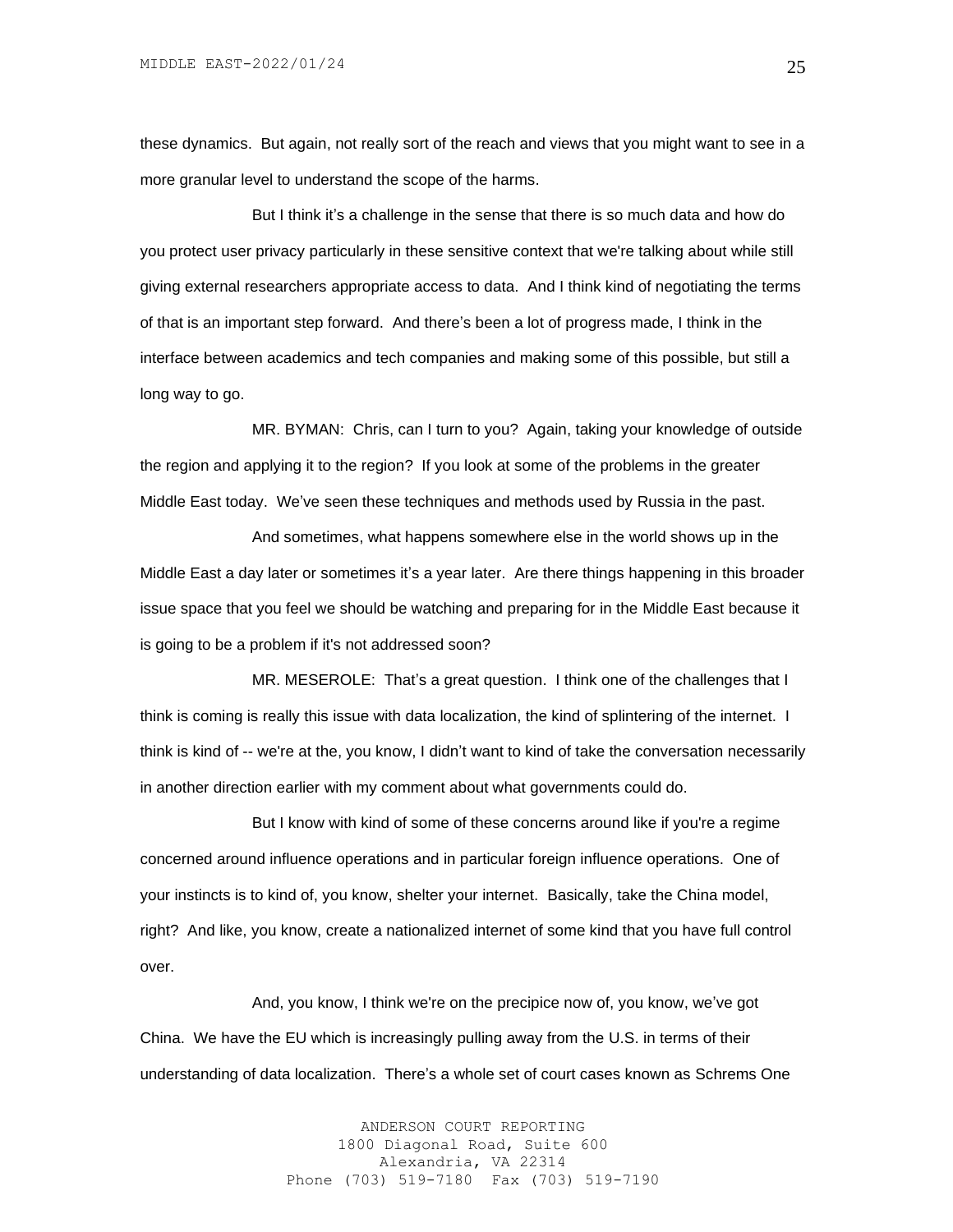and Schrems Two that have kind of made it very difficult for companies operating in Europe to share information between -- or data between the U.S. and Europe.

And I think it's kind of we're inching towards a world where companies that are global in nature, begin to have to have effectively like European operations, North American operations. India, depending on how they go in the next couple of years could potentially do something similar. And if they do, I think once you're in a world where, you know, the EU, India, China and, you know, North America all have kind of different data models. It's going to hard to see how we don't -- like the rabbit is kind of out of the hat at that point.

And I'm a little worried that we're going to end up with a world with a lot of different splintered internets effectively. And it's going to I think, you know, even if somebody is concerned about the ease at which foreign influence operations can take place precisely because of the open and kind of fluid nature of the internet. And I'm worried that that will start to appear even within the Middle East that you'll have kind of a Saudi internet and an Emirate internet.

And you've already started to see a little bit of motion in that direction, but I don't -- you know, as concerned as I am about some of these issues, I don't think that's the solution. And I think it would make it easier for authoritarian regimes to kind of implement some of the more excessive abuses of digital platforms of like Russia and China have developed. And so, I would be really weary if that starts to become the dominant mode of thinking within the region too.

> MS. HUSSEIN: Dan, do you mind if I jump in there very quickly? MR. BYMAN: Please. I'd be grateful. Thanks.

MS. HUSSEIN: I'll try to be as brief as possible. I wanted to double down on what Chris was saying because I do think it's useful to present the tech perspective here.

One of the things that we have noticed is exactly this fragmentation of laws and legislation based on a regional jurisdiction. And one of the things that I do want to emphasize is for certain legal protections, let's say, tech companies are only actually legally required to

> ANDERSON COURT REPORTING 1800 Diagonal Road, Suite 600 Alexandria, VA 22314 Phone (703) 519-7180 Fax (703) 519-7190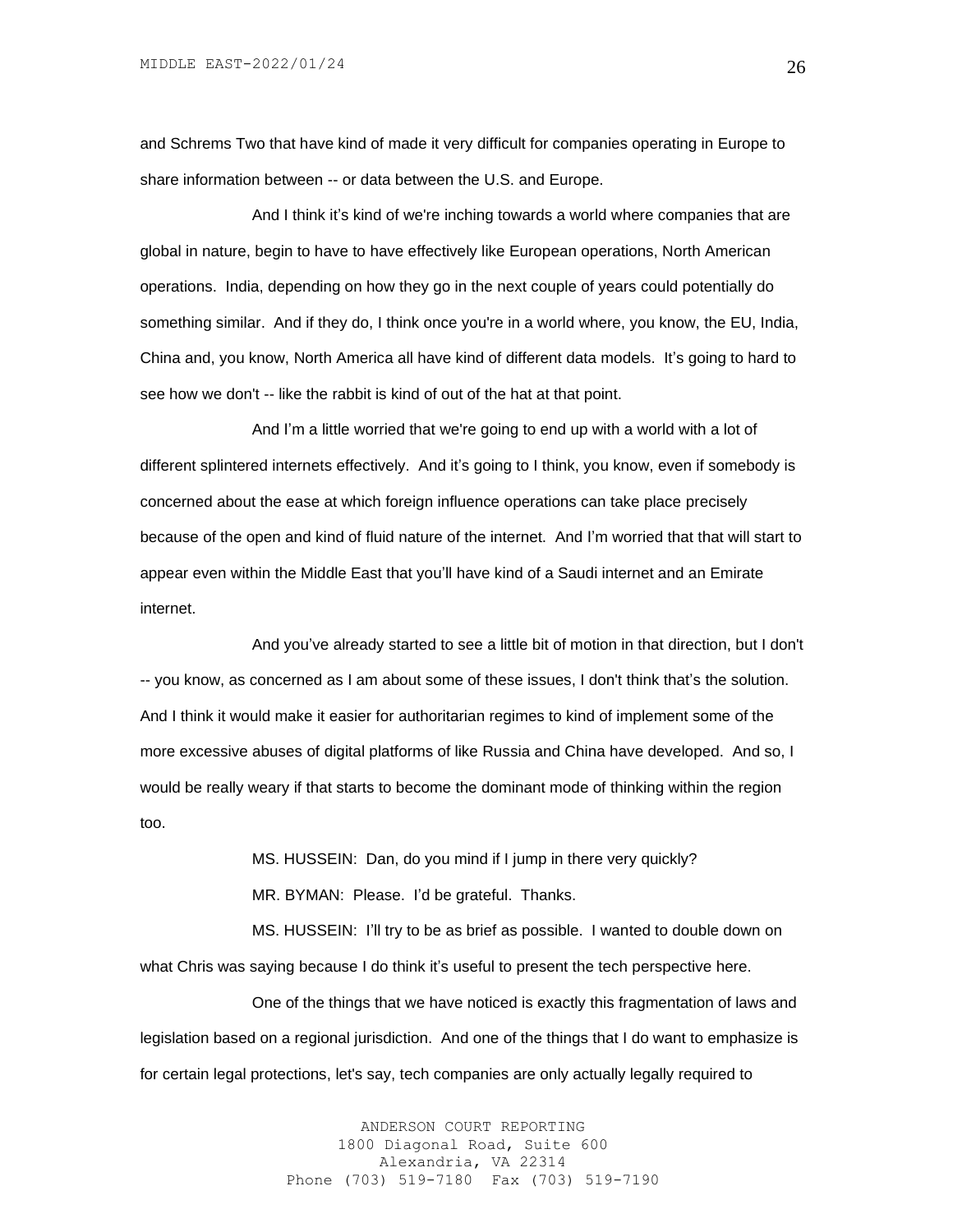implement in a specific region.

So GDPR, for example, is a really great example of this. We've chosen to apply globally. But one thing that does tend to happen is with the implementation of one legislation, you see a domino effect. Other countries want to apply something similar. And it becomes very difficult for us to ignore the fact that these regional legislations that are trying to get at a very specific obstacle in one country then get applied at a global scale.

And if tech companies then start to just agree to apply them jurisdictionally that means that you have two situations that are occurring. Number one, an imbalance of the protections for global user bases, right? Where certain governments that are not authoritarian viewed as democratic are applying these laws and only their citizens get that protection.

So there is a need for a global dialogue about this. And myself and Dr. Anne Saltman who is part of the GCTR is writing a little bit more around this. But the second portion of this is one way to Chris' point. Legislation that might have great intention in one country can then be replicated with malicious intent in another country. And then the tech companies are placed in a position where they have to say, we are going to rank and rate governments and pick and choose who's laws we apply.

It's not a situation that I think is equitable or fair. And I don't think anybody wants the tech companies to be the arbiters of this. To use Alex's descriptor. So I do want to emphasize that, number one, regional legislation that then has global impact really needs to be considered.

Number two, understanding that when one country applies a legislation, it can very easily be replicated by another country that might not have the same intent. And there really isn't a defense against not cooperating with one country versus another that doesn't start to get us in some very, very difficult and icy waters.

MR. BYMAN: Thank you, Dina. I think that is sufficiently an important cautionary note for us to end our discussion. A reminder of the incredible complexity of not only the problems, but also potential solutions that people bandy about.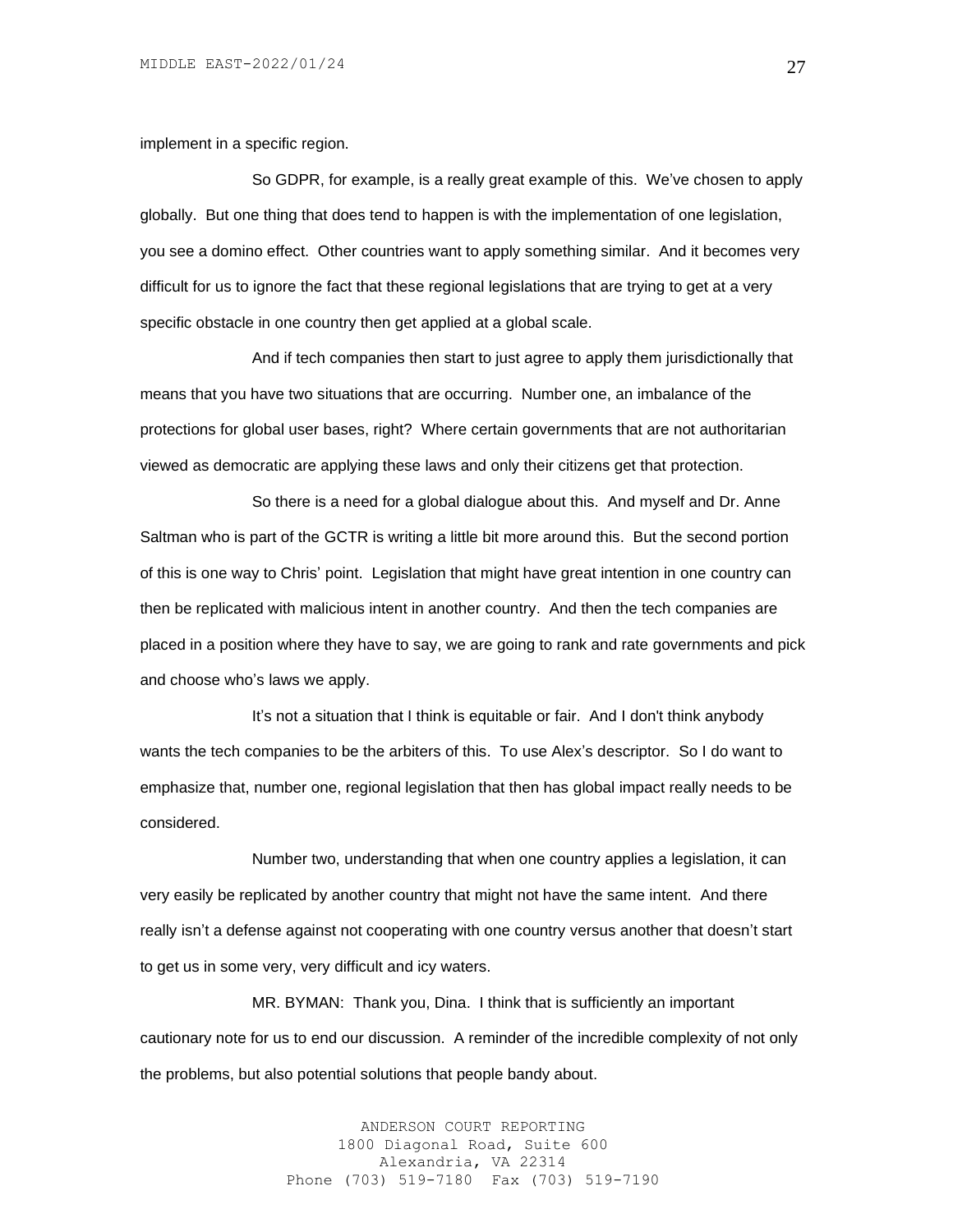It's been really a fantastic hour. I want to thank everyone who's watching this on YouTube for joining us today. And particular thanks to our four speakers who I think have provided a fantastic discussion of this very difficult problem. Thank you very much.

\* \* \* \* \*